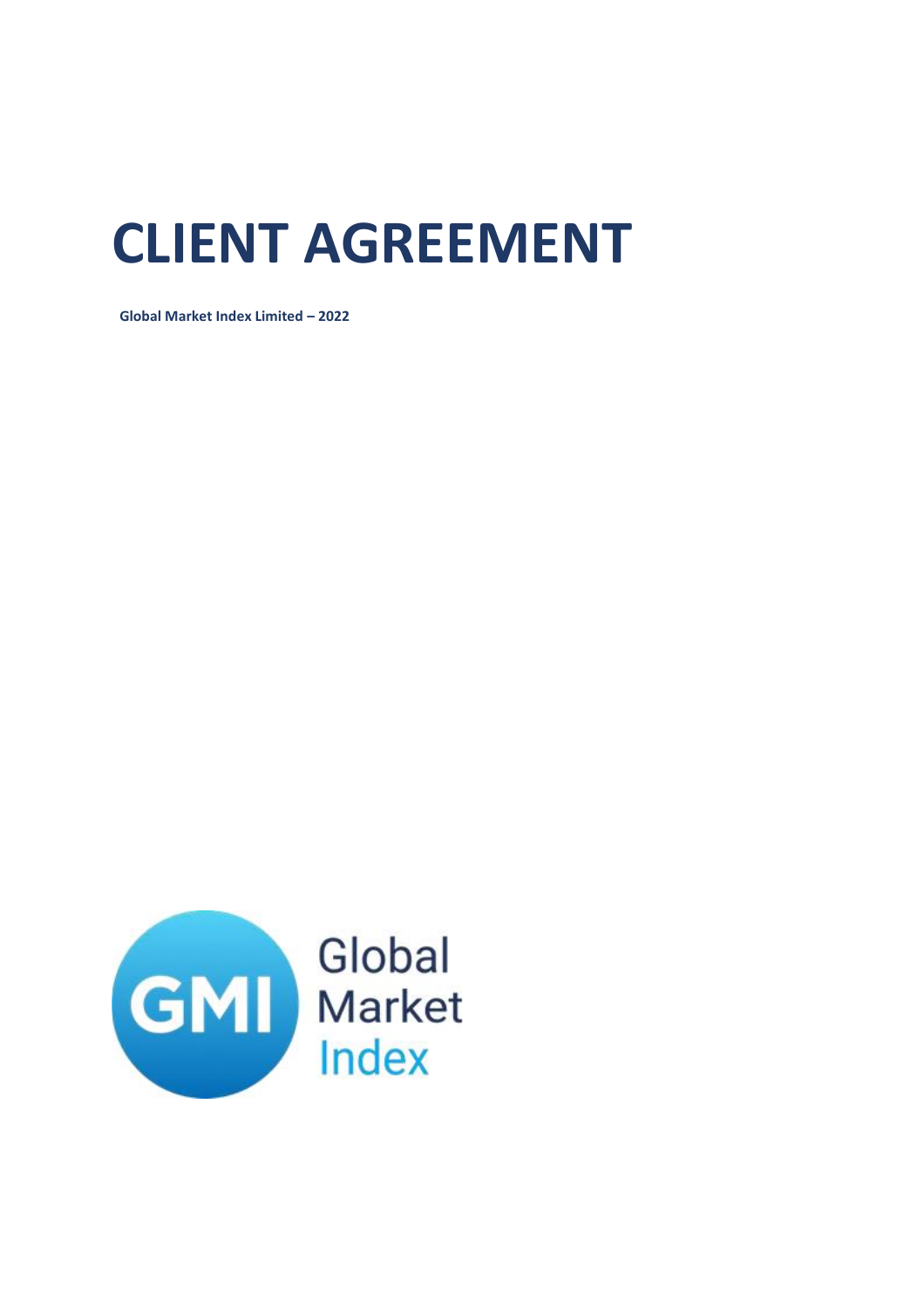

Last updated: May 2022

## **CLIENT AGREEMENT**

**This is a Client Agreement ("Agreement" or "Terms and Conditions" or "T&Cs") between Global Market Index Limited, (hereinafter referred to as "Company" or "GMI") a registered company organized under the laws of the Republic of Vanuatu, its successors and assigns, and the party (or parties) executing this document.**

The Agreement incorporates the Privacy Policy, the Cookie Policy, the Risk Disclosure Policy, the Liquidity Guidelines Policy as well as any other policies published on the website of the Company by reference. By clicking to accept or agree to the Agreement when this option is made available to the Client, the Client accepts and agrees to be bound and abide by this Agreement and the policies published on the website of the Company.

Global Market Index Limited, a regulated and licensed Dealer in Securities by the Vanuatu Financial Services Commission with the company number 14646. It is registered in Vanuatu with registered address at BP 1276, Govant Building, Port Vila, Vanuatu.

GMI is not to be required to accept the Client as a Client until all documentation it requires has been received by GMI, properly and fully completed by the Client.

This is GMI standard client agreement upon which GMI intend to rely. For Client's own benefit and protection the Client should read these terms carefully before signing them. If Client does not understand any point it is required to ask for further information. The Client has no right to cancel the Agreement on the basis that it is a distance contract.

In consideration of GMI agreeing to carry one or more accounts of the undersigned person or persons (hereinafter referred to as "Trader" or "Client") and providing services to Client in connection with the purchase and sale of foreign exchange contracts, Client agrees as follows:

1. **CLIENT REPRESENTATIONS AND WARRANTIES.** Client represents and warrants that: (a) Client is of sound mind, legal age and legal competence; and, (b) no person other than Client has or will have an interest in Client's account(s); and, (c) Client hereby warrants that regardless of any subsequent determination to the contrary, Client is suitable to trade foreign exchange contracts, and, (d) Client is not now an employee of any exchange, any corporation in which any exchange owns a majority of the capital stock, any member of any exchange and / or firm registered on any exchange, or any bank, trust, or insurance company that trades the same instruments as those offered by GMI, and in the event that Client becomes so employed, Client will promptly notify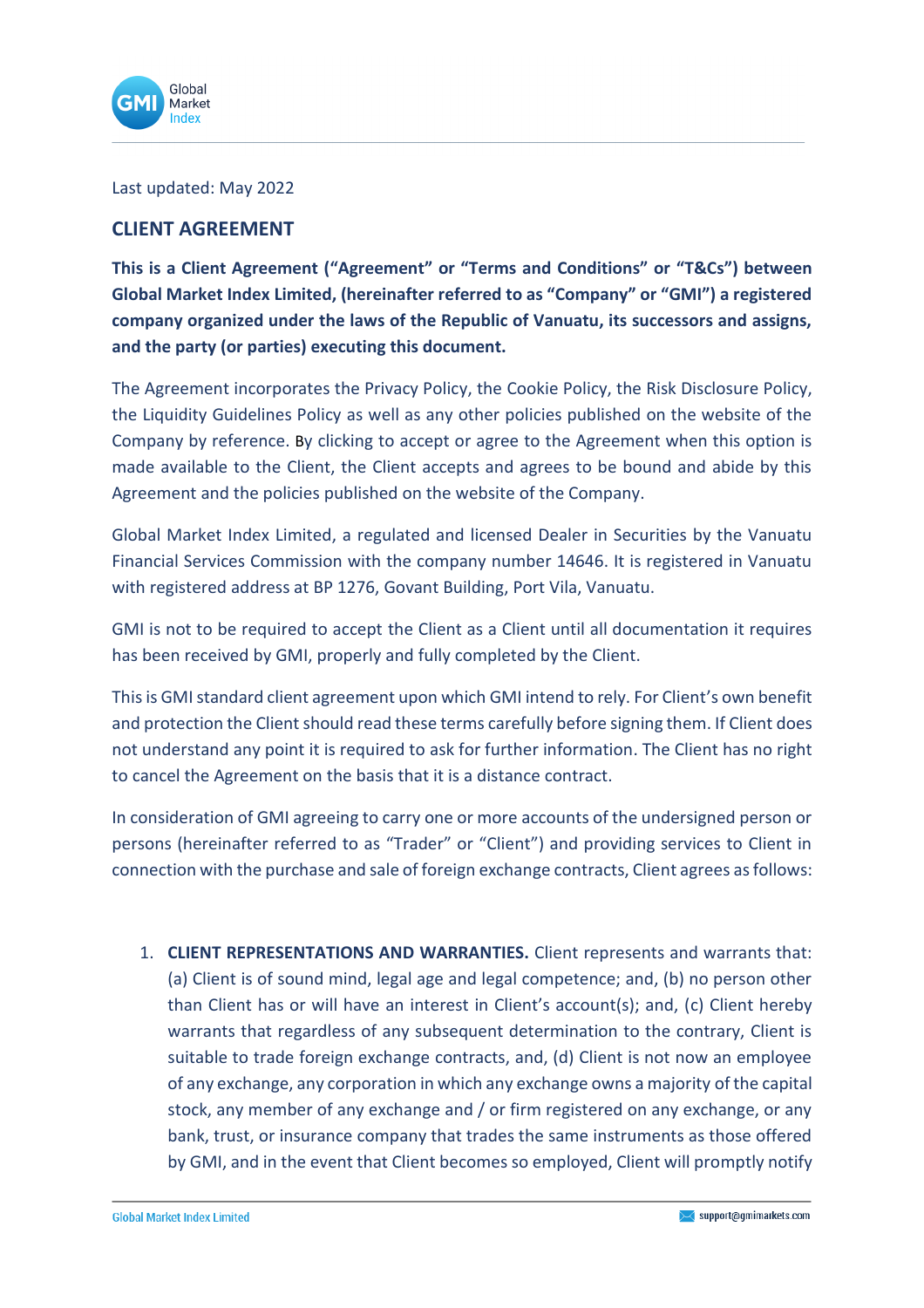

GMI via e-mail of such employment; and, (e) all the information provided in the GMI Account Application (the "Application") is true, valid, accurate and complete as of the date hereof and Client will notify GMI promptly of any changes in such information, (f) the Client has read and fully understood the terms of the Agreements including the Risk Disclosure;(g) all actions performed under this Agreement will not violate the law, the Applicable Regulations or any law, ordinance, charter, by-law or rule applicable to the Client or to the jurisdiction in which the Client is resident, or any agreement by which the Client is bound or by which any of the Client's assets are affected, (h) the Client confirms that he / she has regular access to the internet and consents GMI provides him/her with information, including, without limitation, information about amendments to the terms and conditions, costs, fees, the Operative Agreements, Policies and information about the nature and risks of investments by posting such information on the Website, (i) the Client funds and/or any Financial Instruments, which the Client may deliver to GMI in accordance with the terms of this Agreement are not in any direct or indirect way the proceeds of any illegal activity or used or intended to be used for terrorist financing; are owned by the Client and are free of any lien, charge, pledge or other encumbrance or claim by any third party; (j) the Client will make use of the services and/or prices offered under this Agreement in good faith and, where applicable, acting in accordance with accepted market practice, (k) the Client will notify the Company if at any stage during the course of this Client Agreement he becomes a Politically Exposed Person.

2. **AUTHORIZATION TO TRADE.** GMI will engage in foreign exchange transactions with Client in accordance with Client's oral, written or electronic instructions. In relation to any Transaction the Client acts as Principal and not as Agent on behalf of any third party. This means that unless otherwise agreed, GMI will treat the Client as a Client for all purposes and the Client shall be directly and fully responsible for performing the obligations under each Transaction made by or on behalf of the Client. The Client authorizes GMI to rely and act on any Request, Instruction or other communication received from the Client which purports to have been given by the Client or on behalf of the Client without further enquiry on the part of GMI as to the authenticity, genuineness, authority or identity of the person giving or purporting to give such Request, Instruction or other communication. The Client will be responsible for and will be bound by all obligations entered into or assumed by GMI on behalf of the Client in consequence of or in connection with such Requests, Instructions or other communications.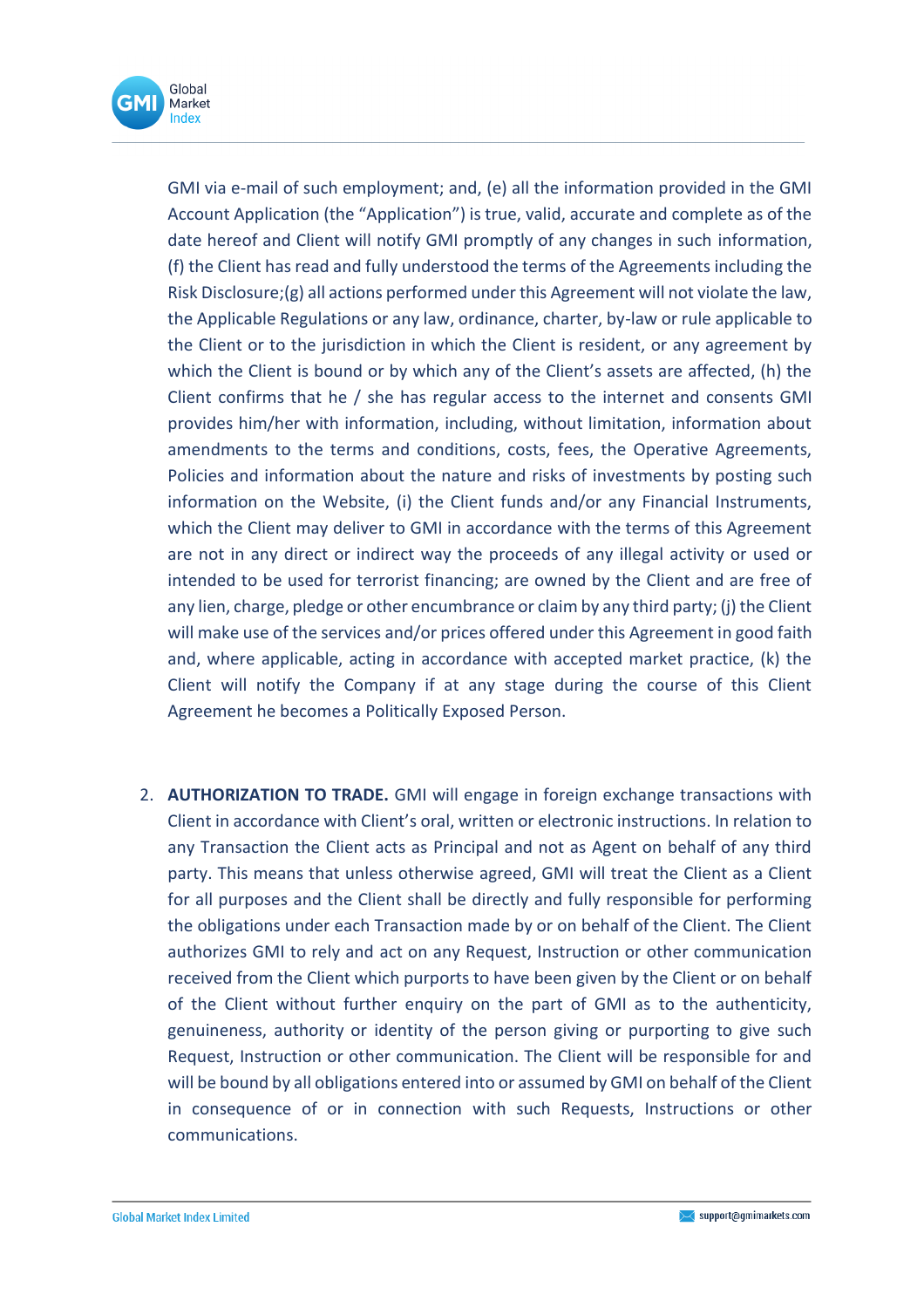

- 3. **CREDIT.** Client authorizes GMI or agents acting on behalf of GMI to investigate Client's credit standing and in connection therewith to contact such banks, financial institutions and credit agencies as GMI shall deem appropriate to verify information regarding Client. Client further authorizes GMI to investigate Client's current and past investment activity, and in connection therewith, to contact such futures commission merchants, exchanges, brokers / dealers, banks, compliance data centers, and any other financial and investment institution as GMI shall deem appropriate. Client also acknowledges that GMI may provide information (e.g. negative account information of unsecured debts) regarding Client's performance under this Agreement to these agencies.
- 4. **DISCLOSURE OF FINANCIAL INFORMATION.** Client represents and warrants that the financial information disclosed to GMI in the Application is an accurate representation of the Client's current financial condition. Client represents and warrants that in determining Client's Net Worth, Gross Income, Total Assets and Liabilities were carefully calculated, Client represents and warrants that in determining the value of Total Assets, the Client included cash and / or cash equivalents, Government and Marketable securities, real estate owned (excluding primary residence), the cash value of life insurance and other valuable assets. Client represents and warrants that in determining the value of Liabilities, Client included notes payable to banks (secured and unsecured), notes payable to relatives, real estate mortgages payable (excluding primary residence) and other debts. Client represents and warrants that Client has very carefully considered the portion of Client's Total Assets, which Client considers to be Risk Capital. Client recognizes that Risk Capital is the amount of money Client is willing to put at risk and if lost would not, in any way, change Client's lifestyle. Client agrees to immediately inform GMI if the Client's financial condition changes in such a way as to reduce Client's Net Worth and / or Risk Capital.
- 5. **ANTI-MONEY LAUNDERING PROCEDURES.** Client agrees to and acknowledges the following: a) Identity Verification. To help the government fight the funding of terrorism and money laundering activities, GMI is required to obtain, verify, and record information that identifies each person who opens an account with GMI. When Client opens an account, GMI is required to collect information such as the following: 1) client's name; 2) date of birth; 3) permanent address; and 4) identification number. GMI may verify Client's identifying information by performing a credit check or requiring Client to provide a government ID or other identifying documents. b)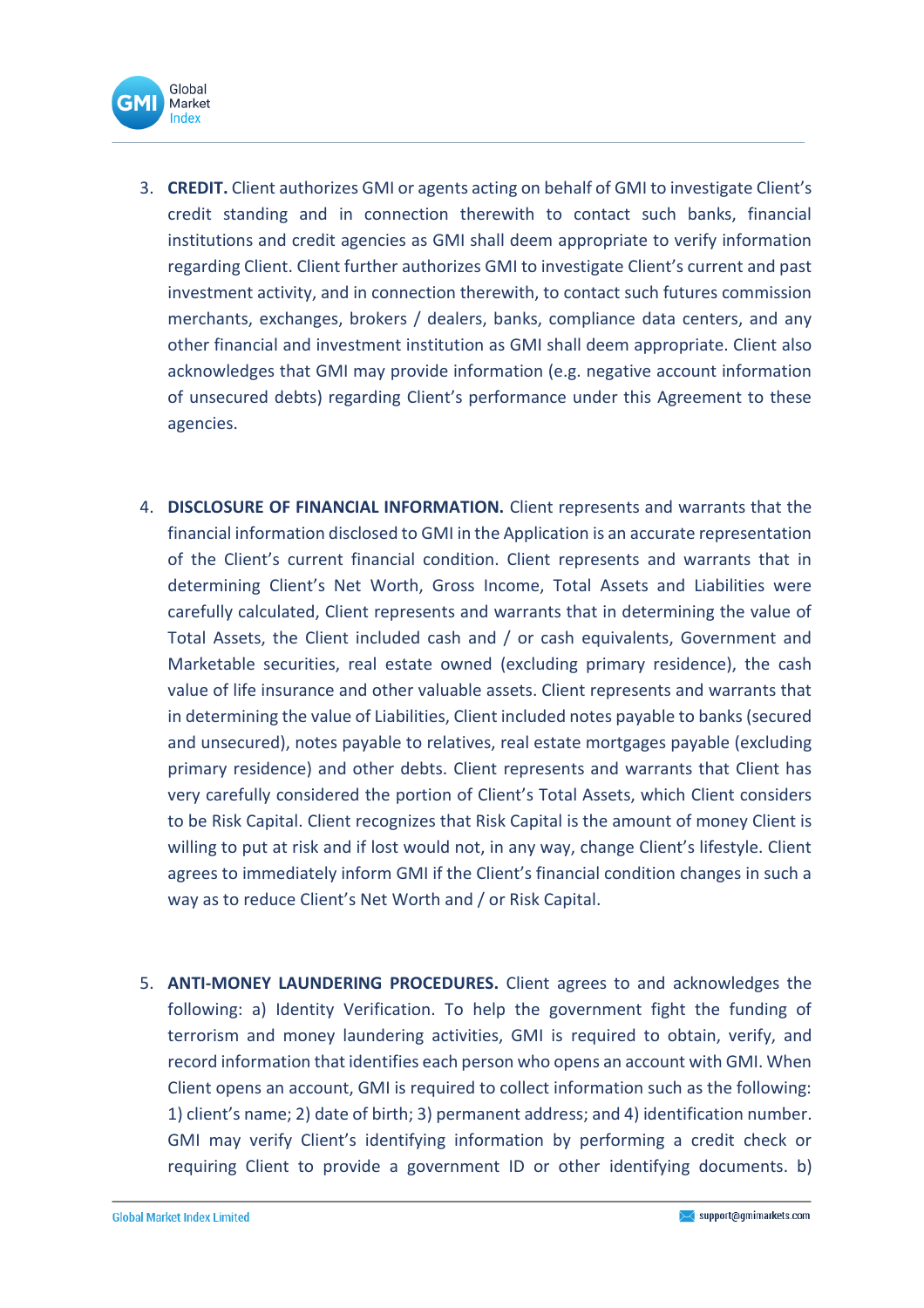

Monitoring. GMI may monitor the trading activity in accounts to investigate or identify Money Laundering. c) Prohibited banks. GMI is prohibited from conducting business with the following entities ("Section 311 entities"): Banco Delta Asia; VEF Banka; Commercial Bank of Syria; Syrian Lebanese Commercial Bank; Myanmar Mayflower Bank; Asia Wealth Bank; Any Burmese banking institution, including foreign branches; and any subsidiaries of the above entities. This means that the Client may not, directly or indirectly, deposit money into the GMI trading account from a Section 311 entity. Nor may the Client, directly or indirectly, withdraw money from the GMI trading account to any Section 311 entity. If we become aware that any Section 311 entity is associated with a Client's GMI trading account, we will take appropriate steps to prevent such access, including, where necessary, terminating the account.

6. **ACCOUNT APPROVALS AND MAINTENANCE.** GMI may reject Client's Application or close Client's account for any reason, at GMI's sole and absolute discretion. GMI may require Client to provide GMI with additional information or documentation in order for GMI to continue carrying Client's account. Client acknowledges that GMI may, at any time in its sole and absolute discretion, restrict trading, disbursements or transfers. GMI may amend, change, revise, add or modify the Agreement at any time. By continuing to receive, access and / or use the services, specified in the Agreement, after such amendments, changes, revisions, additions and / or modifications become effective, the Client accepts and agrees to be bound and abide by such updated version of the Agreement. GMI may also charge inactivity fees, where there has been no trading activity on a Client's account, as stipulated below in provision 15 of this Agreement.

The most current Agreement will be posted to GMI's Web site www.gmimarkets.com. Client understands that this Agreement cannot be modified by any verbal statements or written amendments that Client seeks to make to the Agreement without written acceptance from the General Counsel of GMI.

#### **7. TYPES OF ACCOUNTS**

Demo account – account that is funded with virtual money, enabling a prospective client/Client to experiment with the trading platform and its various features before deciding to set up a real account.

Real account – account that provides the Client with an ability to trade with his own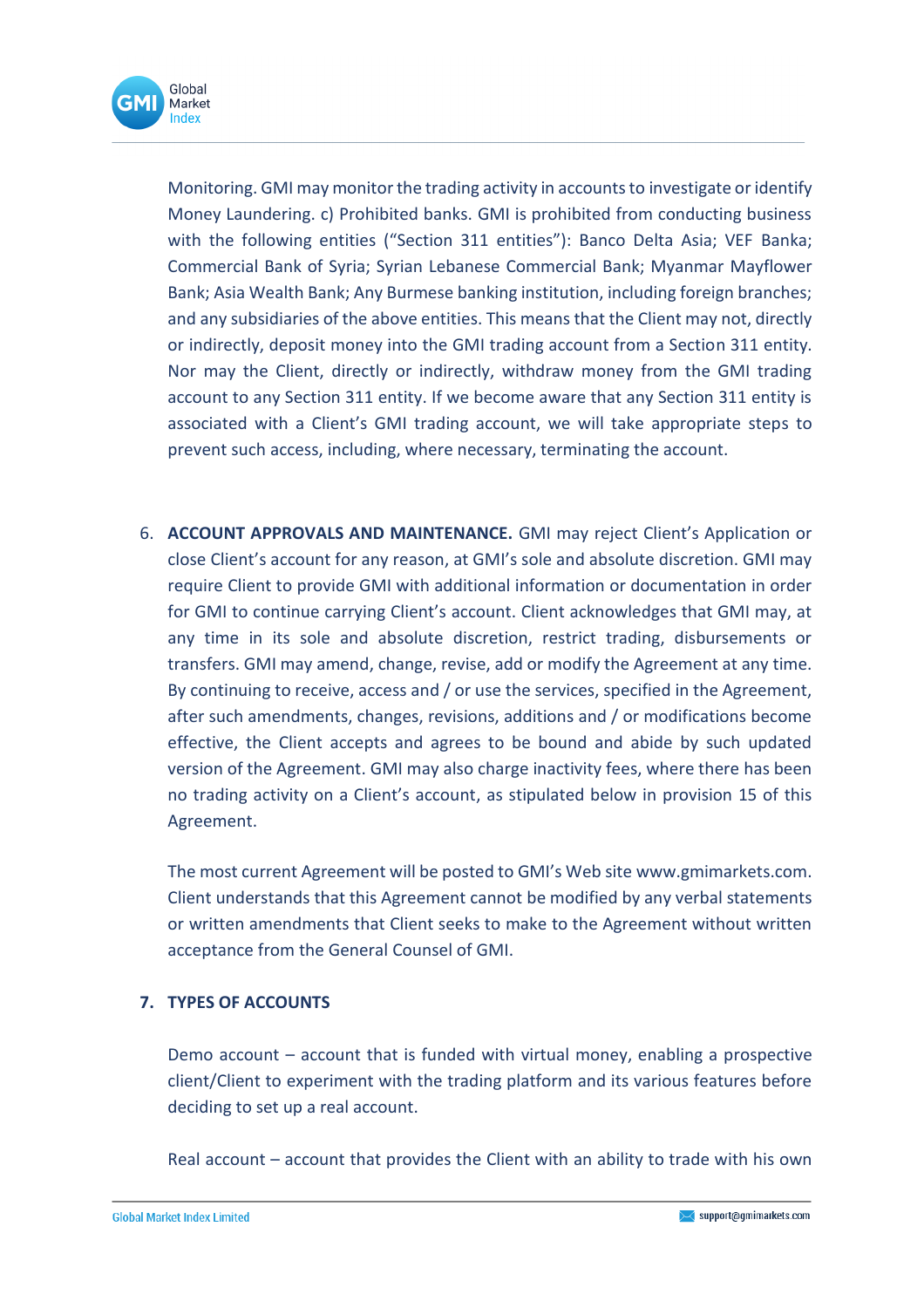

money. GMI allows to open various types of accounts including but not limited to

- Standard account
- Bonus account
- ECN account
- Cent account
- MAM (Multi-Account Manager) account
- CT (Copy Trading) account (as detailed in the Addendum to the Agreement "COPY TRADING")

The Company may, at any time, and in its sole discretion, deny the Client the option to open an account, limit the number of accounts that the Client may establish and maintain, or suspend any transaction pending Company's review of any information submitted by the Client.

8. **SECURITY AND CONFIDENTIALITY.** Client agrees and acknowledges that Client is the exclusive owner and solely responsible, jointly and severally if applicable, for the confidentiality and protection of Client's account number(s) and password(s) that allows Client to place on-line orders and access to GMI's electronic trading systems. If Client fails to comply with these clauses, then he or she will be liable for the resulting loss. Client further agrees that Client will be fully responsible for all activities including brokerage transactions that arise from the use of Client's account number(s) and password(s). Client agrees to indemnify and hold GMI harmless from: if any other person utilizing Client's confidential information provides instructions to GMI that may be contrary to Client's instructions. Client will immediately notify GMI in writing or by e-mail of any loss, theft or unauthorized use of Client's account number and/ or passwords.

## **9. NO ADVICE AND NO RECOMMENDATIONS.**

**Client acknowledges that GMI does NOT and will NOT give investment, legal or tax advice or make trading recommendations.** Client acknowledges that GMI makes NO representations concerning the tax implications or treatment of foreign exchange contracts. **Client agrees that Client is a self-directed investor and all orders entered are unsolicited and based on Client's own investment decision or the investment decision of Client's duly authorized representative.** Client agrees that neither GMI nor any of its employees may be Client's duly authorized representative and that Client will neither solicit nor rely upon GMI or any of its employees for any such advice. **Client understands that Client is SOLELY RESPONSIBLE for all orders entered,**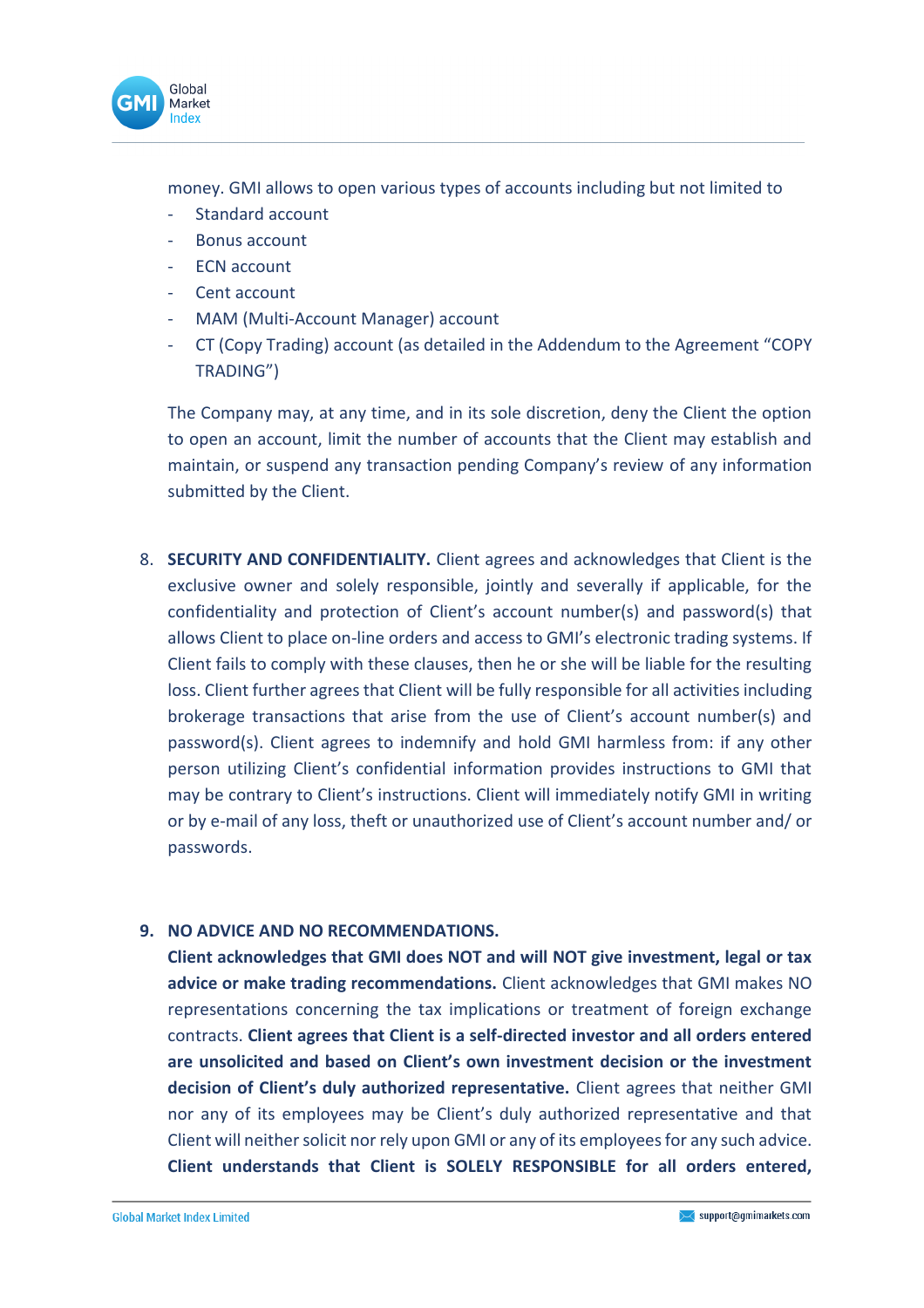

**including but not limited to trade qualifiers, the number of trades entered, the suitability of any trade(s), investment strategies and risks associated with each trade, and will NOT hold GMI or any of its employees liable for those investment decisions.** Client further understands that GMI DOES NOT AND WILL NOT review the appropriateness or suitability of any transactions implemented or investment strategies employed in Client's account. **Client hereby agrees to hold GMI and its officers, directors, employees, agents and affiliates harmless from any liability, financial or otherwise, or expense (including attorneys' fees and disbursements), as incurred, as a result of any losses or damages Client may suffer with respect to any such decisions, instructions, transactions or strategies employed in Client's account by Client or Client's duly authorized representative, or as a result of any breach by Client of any of the covenants, representations, acknowledgments or warranties herein.**

10. **TRADING RECOMMENDATIONS.** GMI may from time to time offer market news, commentary, charting and analysis, trading performance analytics, signals-based products or services and other trading support tools ("Trading Tools"). The Trading Tools are general in nature and do not and will not take into account Clients' personal objectives, financial situation or needs. Before acting on a Trading Tool, Client should consider its appropriateness, having regard to his/her personal objectives, financial situation and needs. **Client acknowledges that:** (i) any market recommendations and information communicated to Client by GMI or by any person within the company, does not constitute an offer to sell or the solicitation of an offer to buy any foreign exchange contract, (ii) such recommendation and information, although based upon information obtained from sources believed by GMI to be reliable, may be based solely on a broker's opinion and that such information may be incomplete and may be unverified; and **(iii) GMI MAKES NO REPRESENTATIONS, WARRANTIES OR GUARANTEES AS TO, AND SHALL NOT BE RESPONSIBLE FOR THE ACCURACY OR COMPLETENESS OF ANY SUCH INFORMATION OR TRADING RECCOMENDATION FURNISHED TO CLIENT**. Client acknowledges that GMI and/ or its officers, directors, affiliates, associates, stockholders or representatives may have a position in or may intend to buy or sell currencies, which are the subject of market recommendations furnished to Client, and that the market position of GMI or any such officer, director, affiliate, associate, stockholder or representative may NOT be consistent with the recommendations furnished to Client by GMI. To the extent permitted by applicable laws, Client agrees not to hold GMI, its directors, officers, employees and agents liable for losses or damages, including legal fees, that may arise, directly or indirectly, in whole or in part, from: (a) non-delivery, delayed delivery or the misdirected delivery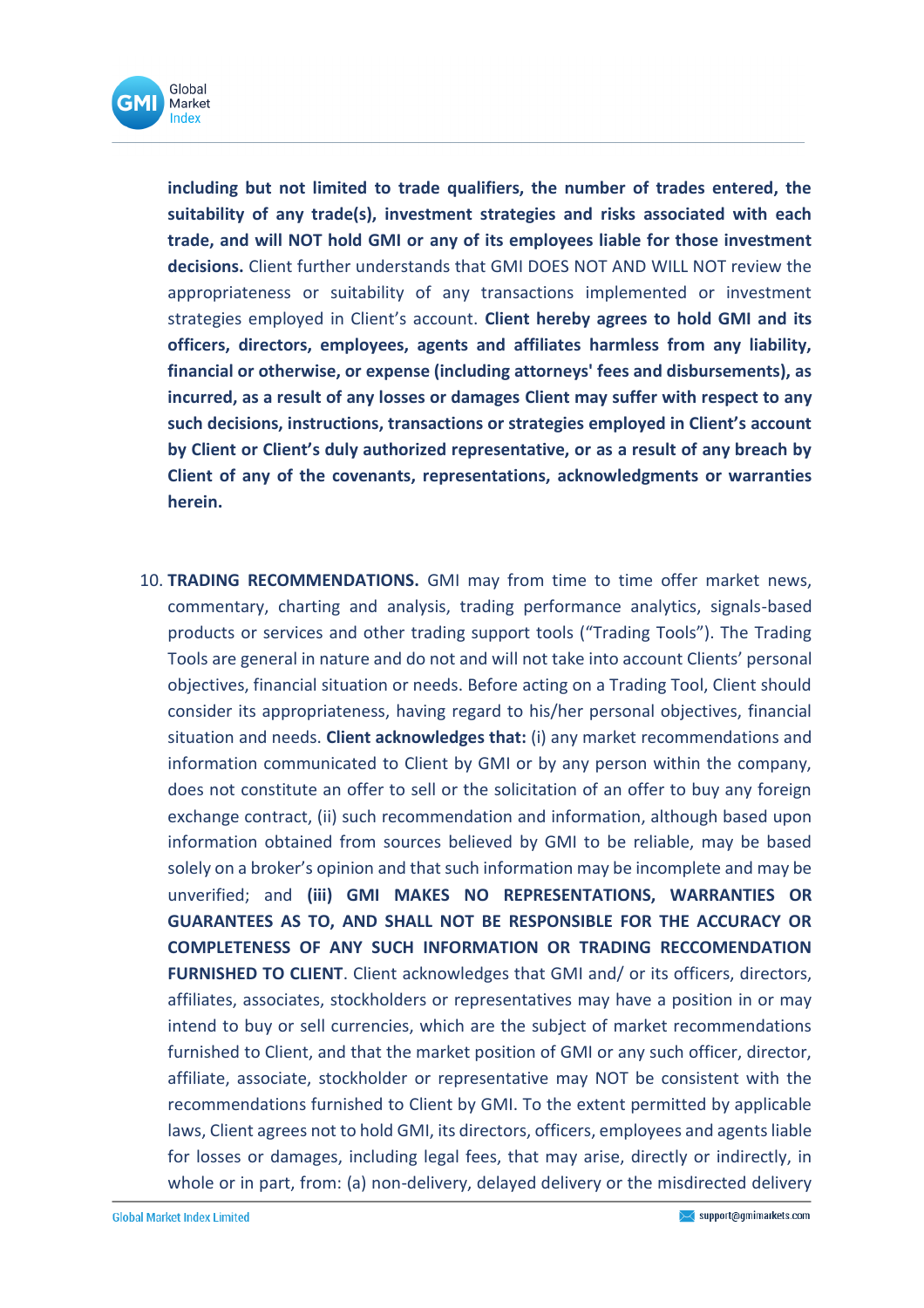

of any Trading Tool, (b) inaccurate or incomplete content of any Trading Tool or (c) Client's reliance on or use of the information in any Trading Tool for any purpose..

11. **TRADING SERVICES.** The trading services is an execution-only service. The Client will be responsible for all investment decisions and actions with respect to the trades entered into. This includes, but is not limited to, opening, closing, or not opening or closing, a Transaction.

The copy trading services is a limited form of discretionary investment management as set forth in the Addendum to the Agreement "COPY TRADING". This requires the Client's investment knowledge and experience in copy trading.

- 12. **MARGINS AND DEPOSIT REQUIREMENTS.** Client shall provide and maintain margin in such amounts and in such forms as GMI, in its sole discretion may require. It is the Client's responsibility to ensure that the Client understands how a margin is calculated. GMI may change margin requirements at any time without prior notice. GMI retains the right to limit the amount and/ or total number of open positions that Client may acquire or maintain at GMI. GMI reserves the right to close any Client positions at any time that it deems necessary. GMI shall not be responsible for any loss or damage caused, directly or indirectly, by any events, actions or omissions including but not limited to loss or damage resulting, directly or indirectly, from any delays or inaccuracies in the transmission of orders and / or information due to a breakdown in or failure of any transmission or communication facilities. For example, in volatile market conditions a margin call may be delayed resulting in the possibility of a negative usable margin; a margin call may occur even if positions are hedged, in the jurisdictions where hedging is permitted by law, due to currency conversion rate volatility or daily interest charges or credits. Client agrees and understands that his/her account is under GMI control. GMI may change Margin requirements at any time, without prior notice, and GMI may call for additional Margin at any time GMI believe that it is prudent to do so. GMI may liquidate open Transactions or non-cash Margin in Client's account if Client fail to meet a margin call or have a deficit balance. GMI may withdraw funds from Client's account without notice to satisfy any payment obligations Client has to Company, including for commissions and fees.
- 13. **ROLLOVERS.** GMI may, in its sole discretion and without notice to Client, offset Client's open positions, roll over Client's open positions into the next settlement time period, or make or receive delivery on behalf of Client upon any terms and by any methods deemed reasonable by GMI, in its sole discretion. Terms and/ or methods for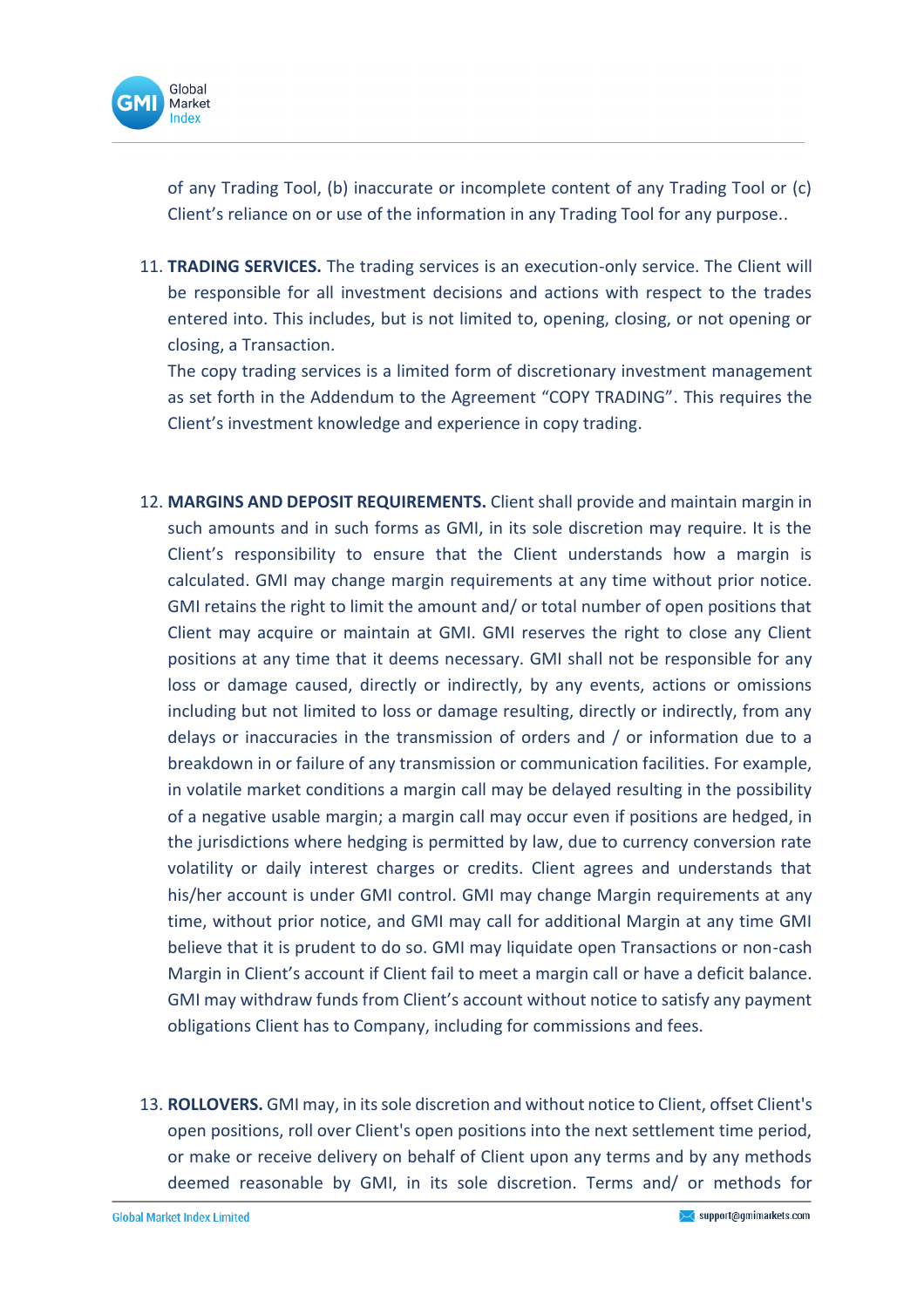

delivering, offsetting, or rolling over Client's open positions may differ on a Client-by-Client basis, at GMI's sole discretion. Any positions held in Client account at 5PM EST may be rolled over to the next settlement date and Client account may be debited or credited for the interest differential for the rollover period.

14. **CANCELLATION AND MODIFICATION REQUESTS.** Client acknowledges that it may not be possible to cancel or modify an order. Client understands and agrees that, if an order cannot be canceled or modified, Client is bound by any execution of the original order. GMI is not liable to Client if GMI is unable to cancel or modify an order. Client further acknowledges that attempts to modify or cancel and replace an order can result in an over-execution of the order, or the execution of duplicate orders, that GMI's systems do not prevent over-execution on duplicate orders from occurring, and that Client shall be responsible for all such executions. Client agrees not to assume that any order has been executed or cancelled until Client has received confirmation from GMI with regard to order execution. Client is responsible for knowing the status of Client 's pending orders before entering additional orders. Client agrees to contact GMI in the event Client is unclear on the status of an order. Client agrees to regularly review Client's online Account Statement to confirm the status of Client's orders. Each Transaction that is opened or closed for Client's account is valid and binding on Client, notwithstanding whether the opening or closing of the Transaction causes Client's account to exceed any credit or other limit GMI has imposed on Client. Each Transaction is also valid and binding on Client regardless of whether it is the result of an inaccuracy or mistake made by Client.

## 15. **DORMANT, ARCHIVED AND LIQUIDATED ACCOUNTS.**

**A) DORMANT ACCOUNTS.** If there are no trading activity/ deposits/ open positions on the Real account during the last 90 (ninety) days, the Real account becomes dormant and a fee of 10 USD (ten US dollars), or the account balance, whichever is lesser, is automatically deducted from the Client's account on a monthly basis. The inactivity fee will be deducted from the dormant account for servicing purposes until balance of the dormant account becomes nil.

If balance of the Real account is in another currency than USD, then the amount of inactivity fee to be deducted in USD is calculated at a rate of exchange determined by GMI in its sole discretion on the basis of then prevailing money market rates.

The inactivity fee is charged exclusively from the Client's own funds on the dormant account. Funds accrued to the Client as part of one or several bonus programs or other promotions cannot be used to pay for servicing the dormant account. Dormant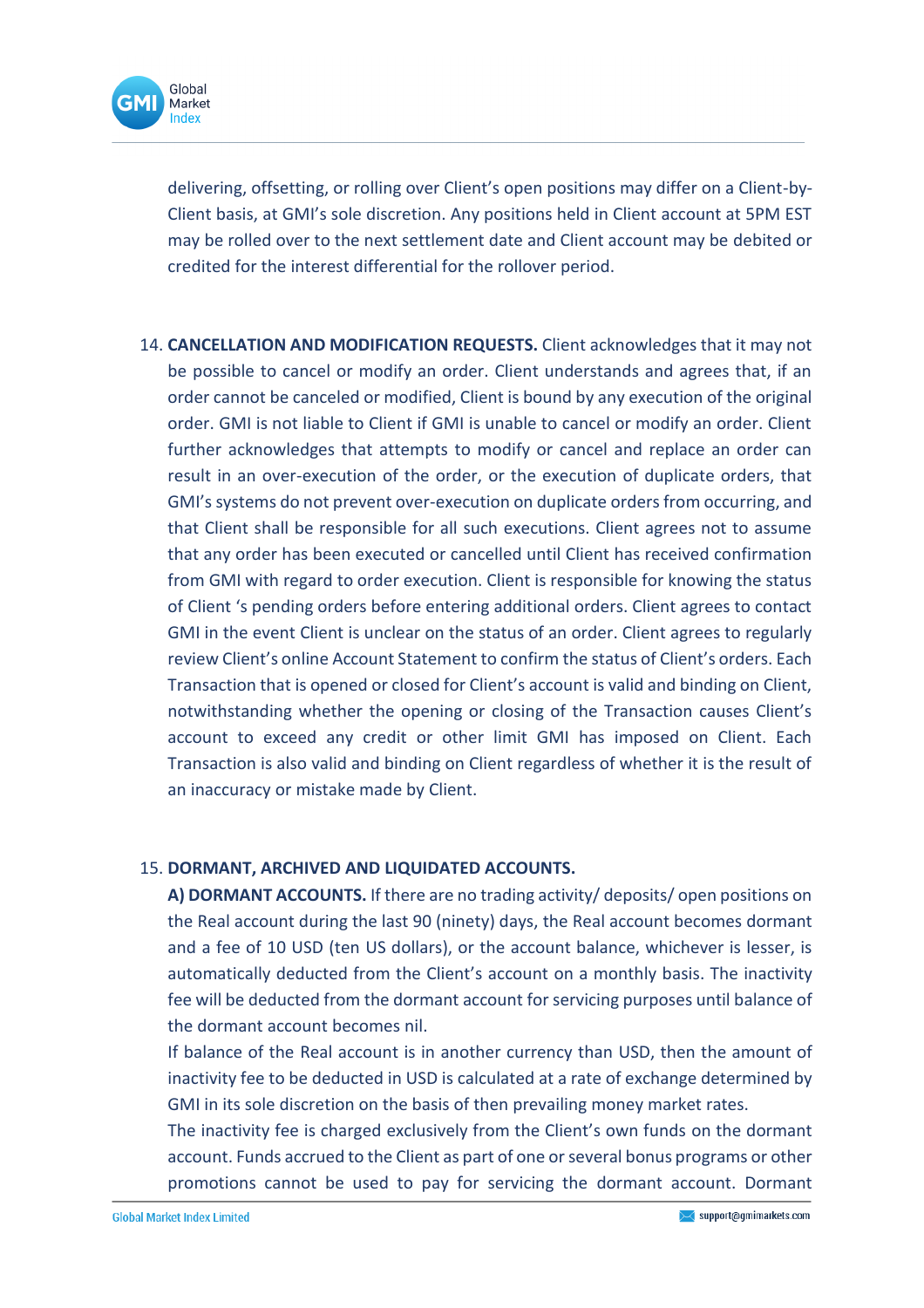

accounts can be reactivated on Client's request.

**B) ARCHIVED ACCOUNTS.** Once the account has zero balance to cover the inactivity fee and remained dormant for 180 (one hundred eighty) days, it becomes automatically archived. Archived accounts cannot be reactivated. In order to continue trading Client can create a new Real account.

**C) LIQUIDATED ACCOUNTS.** In the event of: (a) death or judicial declaration of incompetence of Client; (b) filing of a petition in bankruptcy, or a petition for the appointment of a receiver, or the institution of any insolvency or similar proceeding by or against Client; (c) filing of an attachment against any of Client's accounts carried by GMI; (d) insufficient margin, or GMI's determination that any collateral deposited to protect one or more accounts of Client is inadequate, regardless of current market quotations, to secure the account; (e) Client's failure to provide GMI any information requested pursuant to this Agreement; or (f) any other circumstances or developments that GMI deems appropriate for its protection, and in GMI's sole discretion, it may take one or more, or any portion of, the following actions: (1) sell any or purchase any or all currency contracts, securities or other property held or carried for Client; (2) cancel any or all outstanding orders or contracts, or any other commitments made with Client; and (3) liquidate the account. Any of the above actions may be taken without demand for margin or additional margin, without prior notice of sale or purchase or other notice to Client, Client's personal representatives, heirs, executors, administrators, trustees, legatees or assigns and regardless of whether the ownership interest shall be solely Client's or held jointly with others.

- 16. **SETTLEMENT DATE OFFSET INSTRUCTIONS.** Offset instructions on Currency positions open prior to settlement arriving at settlement date must be given to GMI at least one (1) business day prior to the settlement or value day. Alternatively, sufficient funds to take delivery or the necessary delivery documents must be in the possession of GMI within the same period described above. If neither instructions, funds nor documents are received, GMI may without notice, either offset Client's position or roll Client's positions into the next settlement time period or make or receive delivery on behalf of Client upon such terms and by such methods deemed reasonable by GMI in its sole discretion.
- 17. **CHARGES.** Client shall pay such charges (including, without limitation, markups and markdowns, statement charges, idle account charges, order cancellation charges, account transfer charges, introducing broker and money manager fees, or other charges) arising out of GMI providing services hereunder. GMI may change its charges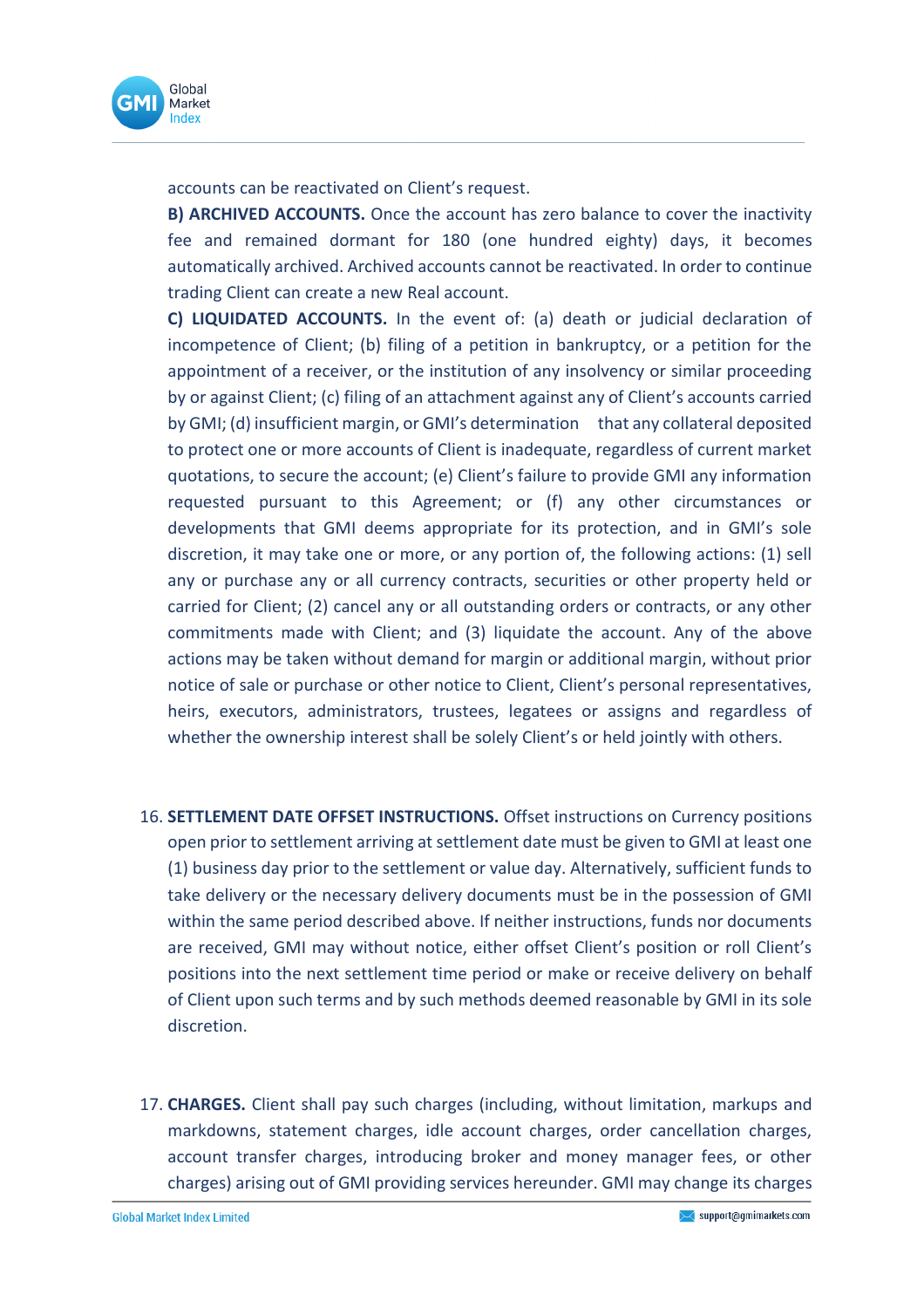

without notice. All such charges shall be paid by Client as they are incurred, or as GMI in its sole and absolute discretion may determine, and Client hereby authorizes GMI to withdraw the amount of any such charges from Client's account(s). All payments to be made under this Agreement, other than payments of commission and Margin, are due immediately upon GMI demand, which may be oral or in writing. Once demanded, such payments must be paid by Client, and must be received by GMI in full in cleared funds on Client's account. In determining whether to accept payments from Client under this Term, GMI will have utmost regard to its duties under law regarding the prevention of fraud, countering terrorist financing, insolvency, money laundering and/or tax offences. To this end, GMI may at its absolute discretion having regard to the law, reject payments from Client or a third party and return funds to source. GMI may not accept payments from a bank account if it is not evident to GMI that the bank account is in Client's name.

- 18. **DEPOSITS AND WITHDRAWALS.** GMI shall neither receive nor disburse Client's funds in cash currency or cash equivalents. All transactions between Client and GMI shall be performed by wire, check or other method in which the identities of both the sending and receiving parties can be verified by GMI and which GMI, in its sole discretion, shall deem appropriate. GMI shall perform deposit/ withdrawal transactions only between Client's GMI account and another account which is held in Client's name or of which Client clearly demonstrates ownership to GMI. In order to prevent money laundering, fraud, and other unauthorized activity, GMI may limit Client's withdrawal options.
- 19. **STATEMENTS AND CONFIRMATION.** Reports of the confirmation of orders and statements of accounts for Client shall be deemed correct and shall be conclusive and binding upon Client if not objected to immediately upon receipt and confirmed in writing within one (1) business day after the execution of the Client's order. GMI will provide Client access to view Client's account at any time with an online login via the Internet. GMI will not provide trade confirmation via postal mail. Failure to object shall be deemed ratification of all actions taken by GMI or GMI's agents prior to Client's receipt of said reports. Client's failure to receive a trade confirmation shall not relieve Client of the obligation to object as set out herein.
- 20. **COMMUNICATIONS.** Reports, statements, notices and any other communications shall be transmitted to Client electronically by posting to Client's online account or via e-mail to the e-mail address on Client's application, or to such other e-mail address as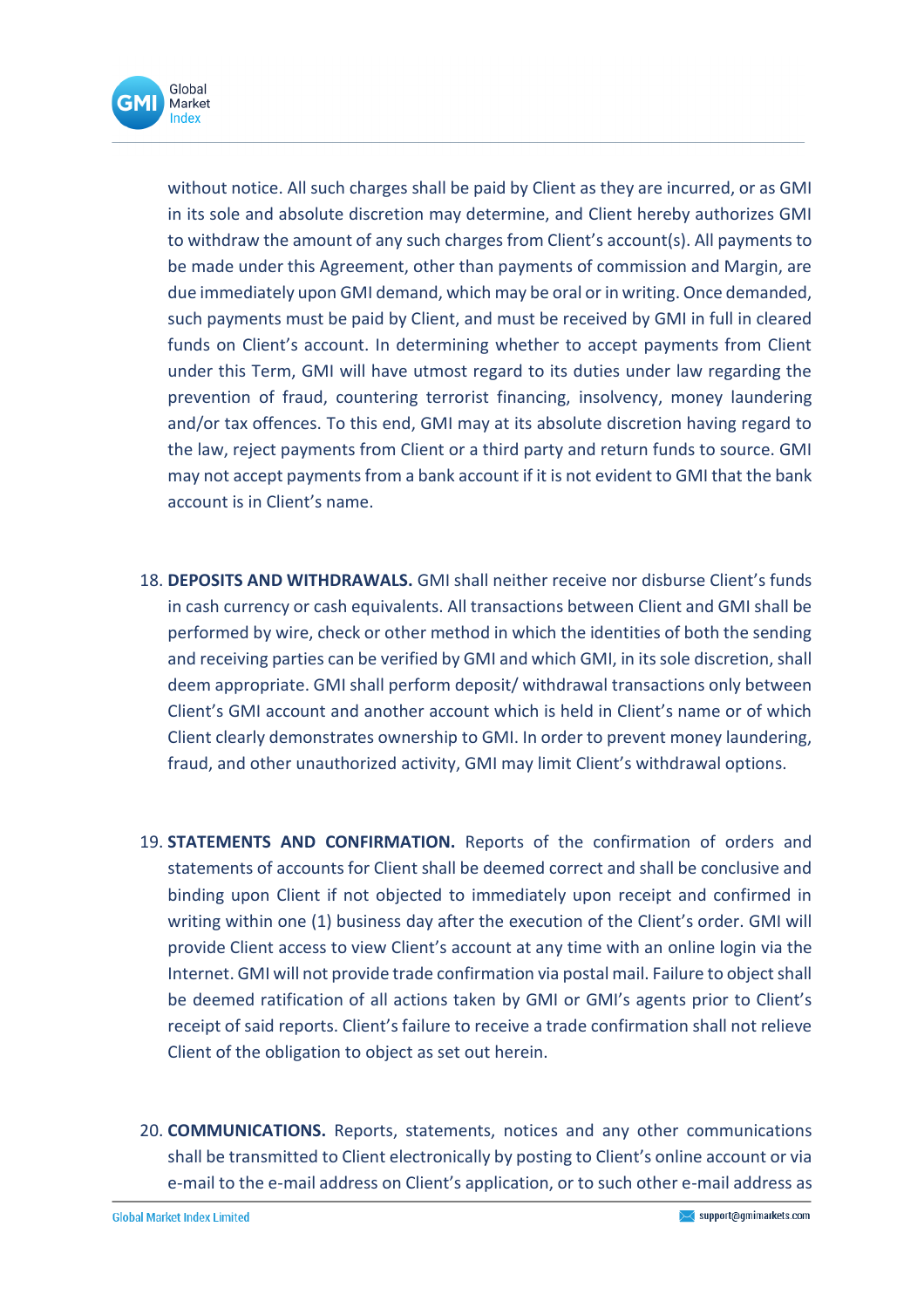

Client may from time to time designate to GMI. GMI is not responsible if the correspondence sent by email is not received by Client or if the email is delayed, regardless of whether the delay or failure to receive the correspondence was caused by GMI or a third party. All communications sent by e-mail shall be deemed transmitted by GMI when posted or sent and deemed delivered to Client personally, whether actually received by Client or not. If at any time Client is unable, for whatever reason, to communicate with the Company, GMI does not receive any communication sent by Client, or Client does not receive any communication sent by GMI under this Agreement, GMI will not: (a) be responsible for any loss, damage or cost suffered by Client as a result of any act, error, delay or omission resulting there from where such loss, damage or cost is a result of Client's inability to open a Transaction; and (b) except where Client's inability to communicate with GMI results from Company's fraud, willful default or negligence, be responsible for any loss, damage or cost suffered by Client as a result of any act, error, omission or delay resulting from such inability to communicate including without limitation, where such loss, damage or cost is a result of Client inability to close a Transaction. Client acknowledges and agrees that any communication transmitted by Client or on his/her behalf is made at Client's risk and he/she authorizes GMI to rely and act on, and treat as fully authorized and binding on Client, any communication (whether or not in writing) that Company reasonably believes to have been transmitted by Client or on Client's behalf by any agent or intermediary who GMI reasonably believes to have been duly authorized by Client. Client acknowledges and agrees that Company will rely on Client's account number and/ or password and/or Security Details to identify Client and Client agrees that he/she will not disclose these details to any person not duly authorized by Client. If Client suspects that his/her account number and/or password and/or Security Details has been learnt or may be used by any other person then Client must notify Company immediately.

21. **E-MAIL AND ELECTRONIC COMMUNICATIONS.** All e-mails sent to and from GMI are subject to monitoring, review or disclosure to someone other than Client or Client's intended recipient. Client acknowledges that there may be delays in e-mail being received by Client's intended recipient. Client agrees to hold GMI harmless for any delay in e-mail delivery regardless of whether the delay was caused by GMI or a third party. E-mail sent to and from a GMI address may be retained by GMI's corporate email system. Client agrees not to use e-mail to transmit orders to purchase or sell currencies and further agrees that GMI is not liable for any actions taken or any omissions to act as a result of any e-mail/ message Client sends to GMI. Electronic communications with GMI via our Website, wireless device or touchtone service are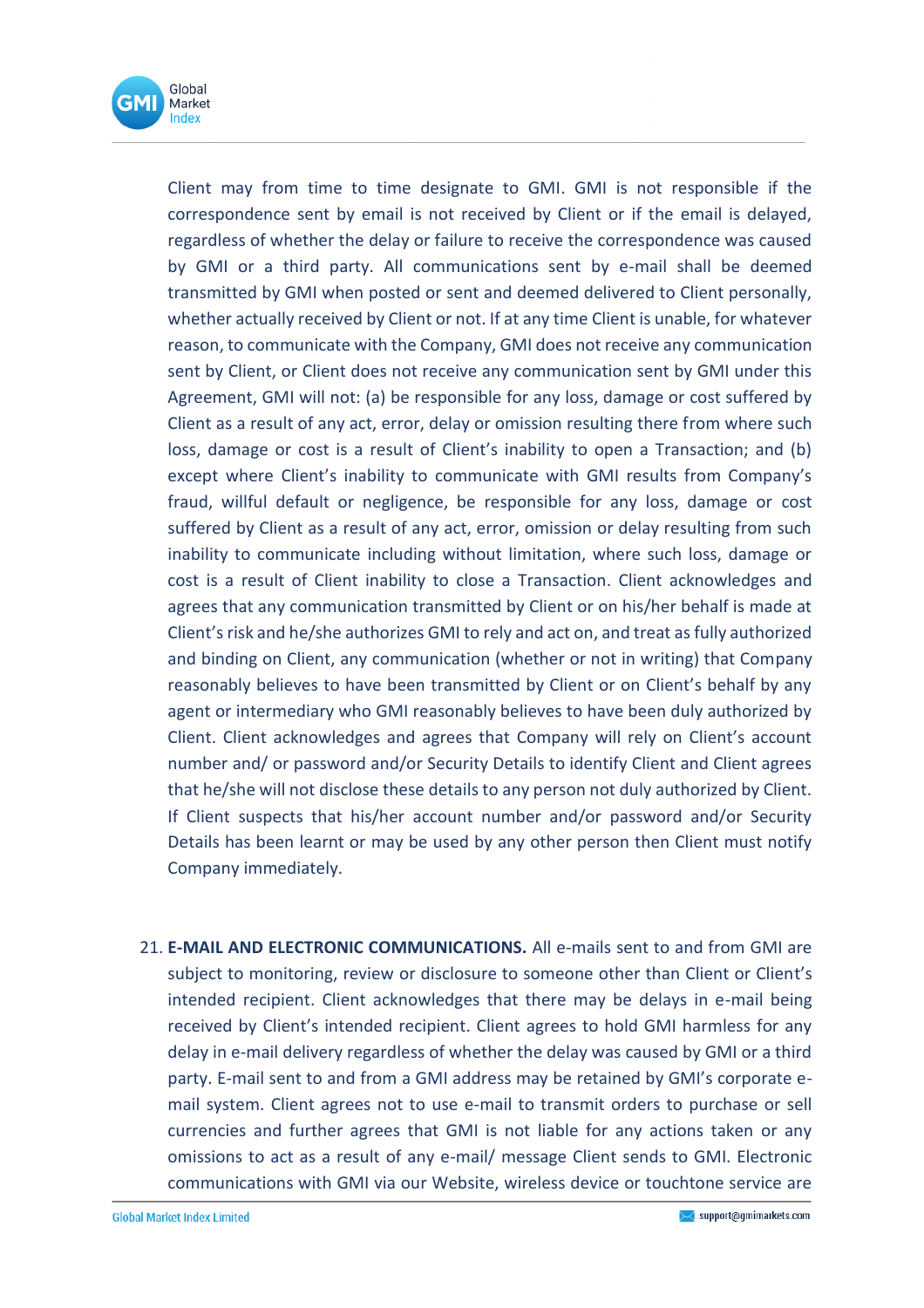

also subject to monitoring, review by or disclosure to someone other than the recipient and such communications may be retained by GMI.

GMI may communicate with Client by telephone, letter, email or text message or by posting a message on one of its Electronic Trading Services and Client consents to GMI telephoning Client at any time whatsoever. Company will use the address, phone or email address specified on Client's account opening form or such other address, phone or email address as Client may subsequently notify to GMI or any email address allocated to Client within Electronic Trading Services.

- 22. **RECORDINGS.** Client agrees and acknowledges that all conversations regarding Client's account(s) between Client and GMI personnel may be electronically recorded with or without the use of an automatic tone-warning device. Client further agrees to the use of such recordings and transcripts thereof as evidence by either party in connection with any dispute or proceeding that may arise involving Client or GMI. Client understands that GMI destroys such recordings at regular intervals in accordance with GMI's established business procedures and Client hereby consents to such destruction.
- 23. **GMI's RESPONSIBILITIES.** GMI will not be responsible for delays in the transmission of orders due to a breakdown or failure of transmission or communication facilities, electrical power outage or for any other cause beyond GMI's control or anticipation. GMI shall not be liable for losses arising from the default of any agent or any other party used by GMI under this agreement.
- 24. **CURRENCY FLUCTUATION RISK.** If Client directs GMI to enter into any foreign exchange transaction: (a) any profit or loss arising as a result of a fluctuation in the exchange rate affecting such currency will be entirely for Client's account and risk; (b) all initial and subsequent deposits for margin purposes shall be made in USD, or another currency which GMI may choose to accept, in such amounts as GMI may in its sole discretion require, with subsequent deposits being in the same currency as the initial deposit; and (c) GMI is authorized to convert funds in Client's account for margin into and from such foreign currency at a rate of exchange determined by GMI in its sole discretion on the basis of then prevailing money market rates.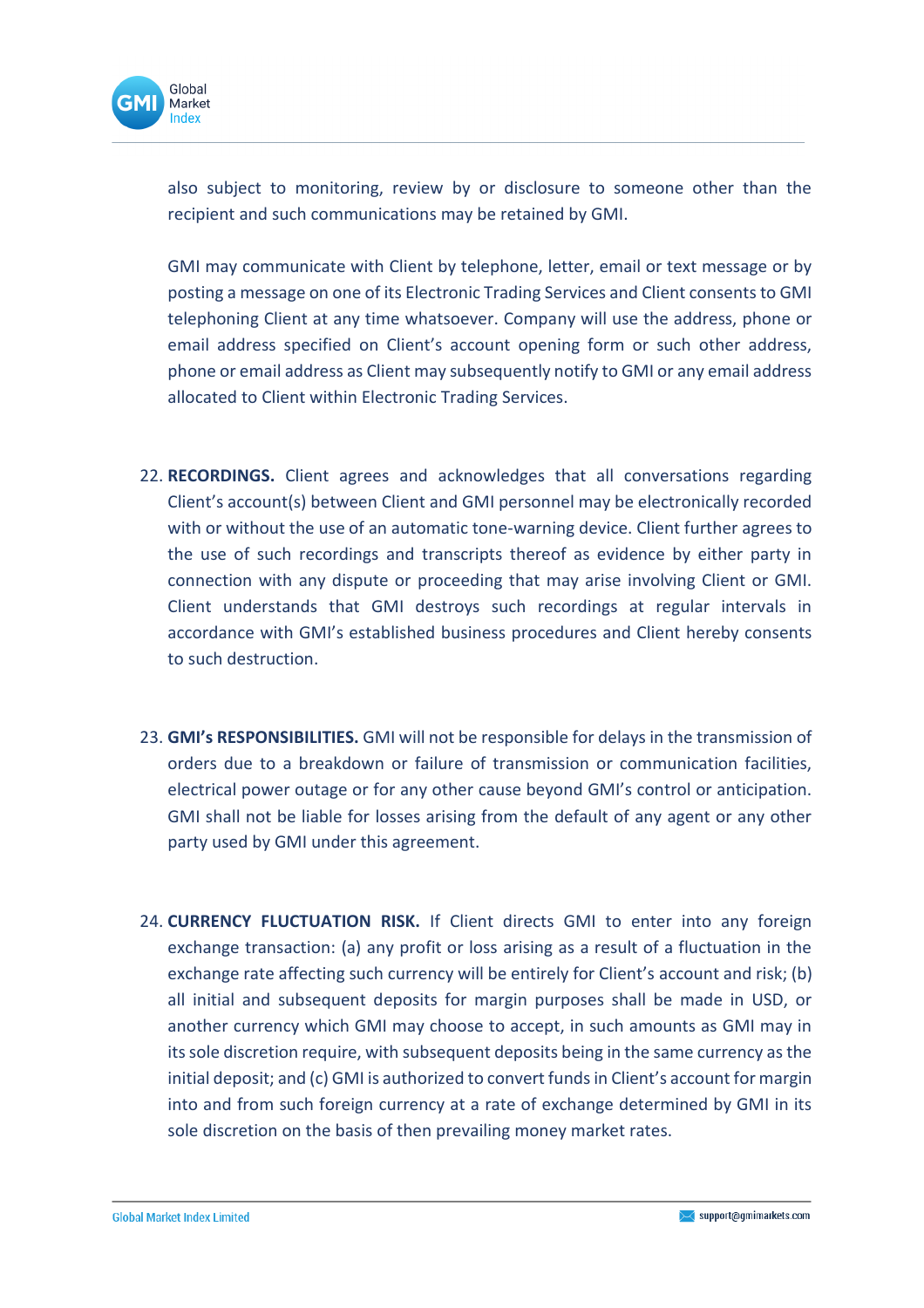

- 25. **RISK ACKNOWLEDGMENT.** Client acknowledges that investments in leveraged foreign exchange transactions are speculative, **involve a high degree of risk, and are appropriate only for persons who can assume risk of loss of their margin deposit**. Client understands that because of the low margin normally required in trading foreign exchange contracts, price changes in foreign exchange contracts trading may result in the loss of Client's margin deposit. **Client warrants that Client is willing and able, financially and otherwise, to assume the risk of foreign exchange contracts trading, and in consideration of GMI carrying his/ her account(s), Client agrees NOT to hold GMI responsible for losses incurred through following its trading recommendations or suggestions or those of its employees, agents or representatives.** Client recognizes that guarantees of profit or freedom from loss are impossible in foreign exchange trading. **Client acknowledges that Client has received NO such guarantees from GMI or from any of its representatives or any introducing agent or other entity with whom Client is conducting his/ her GMI account and has not entered into this agreement in consideration of or in reliance upon any such guarantees or similar representations.**
- 26. **NO SEPARATE AGREEMENTS.** Client acknowledges that Client has no separate agreement with Client's broker or any GMI employee or agent regarding the trading in Client's GMI account, including any agreement to guarantee profits or limit losses in Client's account. Client understands that Client is under an obligation to notify GMI's Compliance Department immediately in writing as to any agreement of this type. Further, Client understands that any representations made by anyone concerning Client's account that differ from any statements Client receives from GMI must be brought to the attention of GMI's Compliance Department immediately in writing. Client understands that Client must authorize every transaction prior to its execution unless Client has delegated discretion to another party by signing GMI's limited power of attorney ("LPOA"). Any disputed transactions must be brought to the attention of GMI's Compliance Department pursuant to the notice requirements of this Agreement. Client agrees to indemnify and hold GMI harmless from all damages or liability resulting from Client's failure to notify GMI's Compliance Department within one (1) business day of any of the occurrences referred to herein. All notices required under this section shall be sent to GMI at its home office.
- 27. **JOINT ACCOUNTS.** If this account is held by more than one person, all of the joint account holders are jointly and severally liable to GMI for any and all obligations arising out of transactions in the account and agree to be bound by all terms and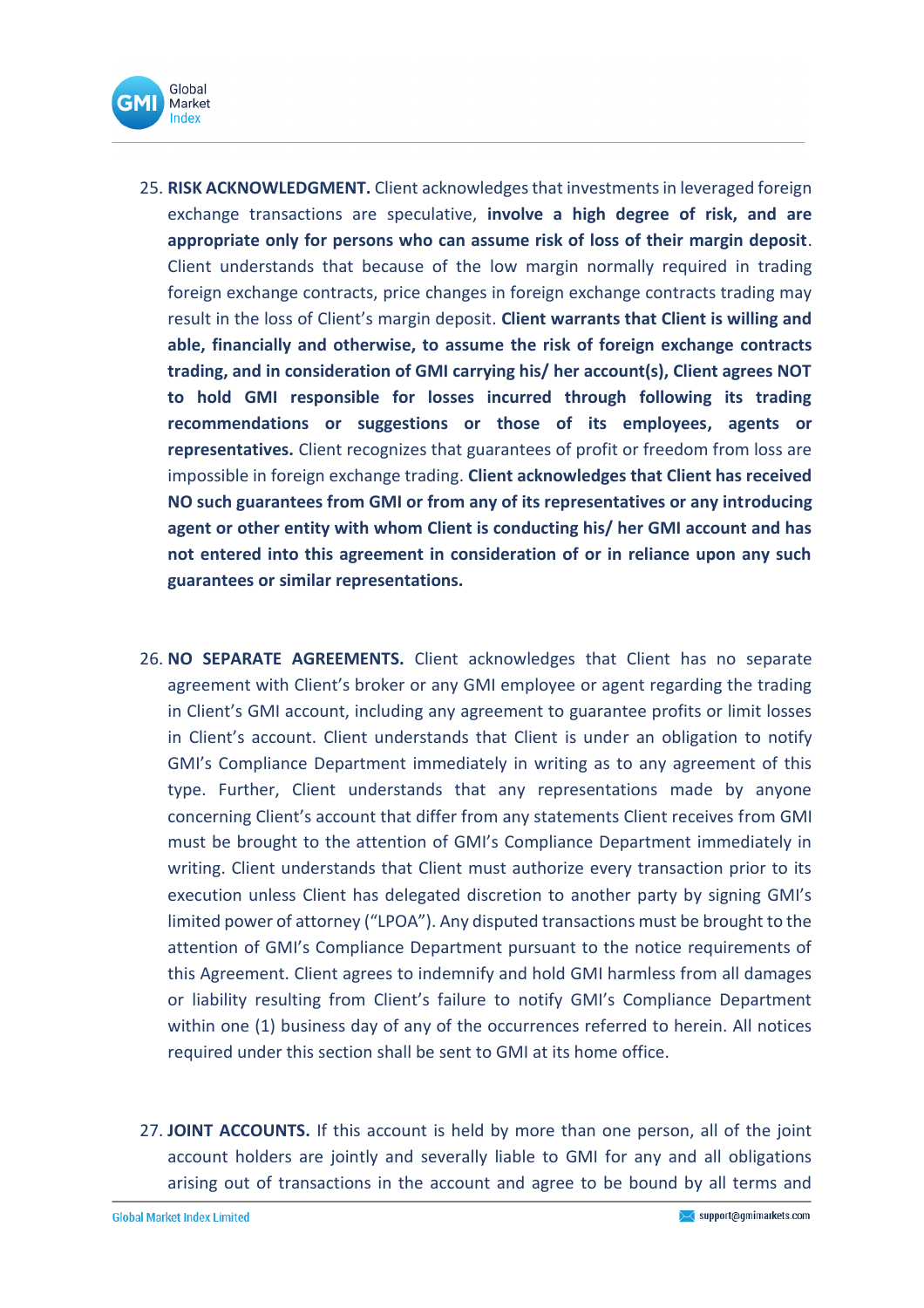

conditions of this Agreement and other written agreements relating to the account. In addition, each person named on the account has authority: a) to trade for the account, b) to receive all correspondence and documents in respect to the account; c) to receive, deposit or withdraw money from the account; d) to execute agreements relating to the account; and e) to deal with GMI fully in all matters. GMI has the authority to require joint action by the parties of the account in matters of the account. GMI has possession over the security of the account individually or jointly. In the event that GMI receives notice of a dispute between or conflicting instructions from joint account holders, GMI may, but is not required to, place restrictions on the account, including restrictions on withdrawals or transfers from an account, until GMI receives satisfactory documentation that the dispute has been resolved or all joint account holders give GMI joint instructions. In the event of the death of any of the account holders, the survivor(s) shall immediately give GMI written notice thereof, and GMI, before or after receiving such notice, may take such action, institute such proceedings, require such papers, retain such portion of the account, and restrict transactions in the account as GMI may deem advisable to protect GMI against any tax, liability, penalty, or loss under any present or future laws or otherwise. The estate(s) of any of the account holders who shall have died shall be liable, and the survivor(s) shall continue to be liable, to GMI for all obligations in the account in any way resulting from the completion of transactions initiated prior to the receipt of GMI of the written notice of the death of the decedent, or incurred in the liquidation of the account, or the adjustment of the interests of the respective parties. Each account holder is presumed to have equal share.

28. **MANAGED ACCOUNTS.** With regard to managed accounts, a Money Manager is a person or entity authorized to make decisions with respect to an account on behalf of the account's beneficial owners, including a trustee, custodian, conservator, guardian, executor, administrator, attorney-in-fact, or investment advisor or other person to whom Client has granted trading authority over an account. Client understands and agrees that GMI may, but is not required to, review any action or inaction by a Money Manager with respect to an account and is not responsible for determining whether a Money Manager's action or inaction satisfies the standard of care applicable to such Money Manager's handling of the account. Client further understands and agrees that GMI is not responsible for determining the validity of a person's or entity's status or capacity to serve as a Money Manager. Client agrees to hold GMI and its officers, directors, employees, agents and affiliates harmless from any liability, claim, or expense, including attorneys' fees and disbursements, as incurred, for the actions or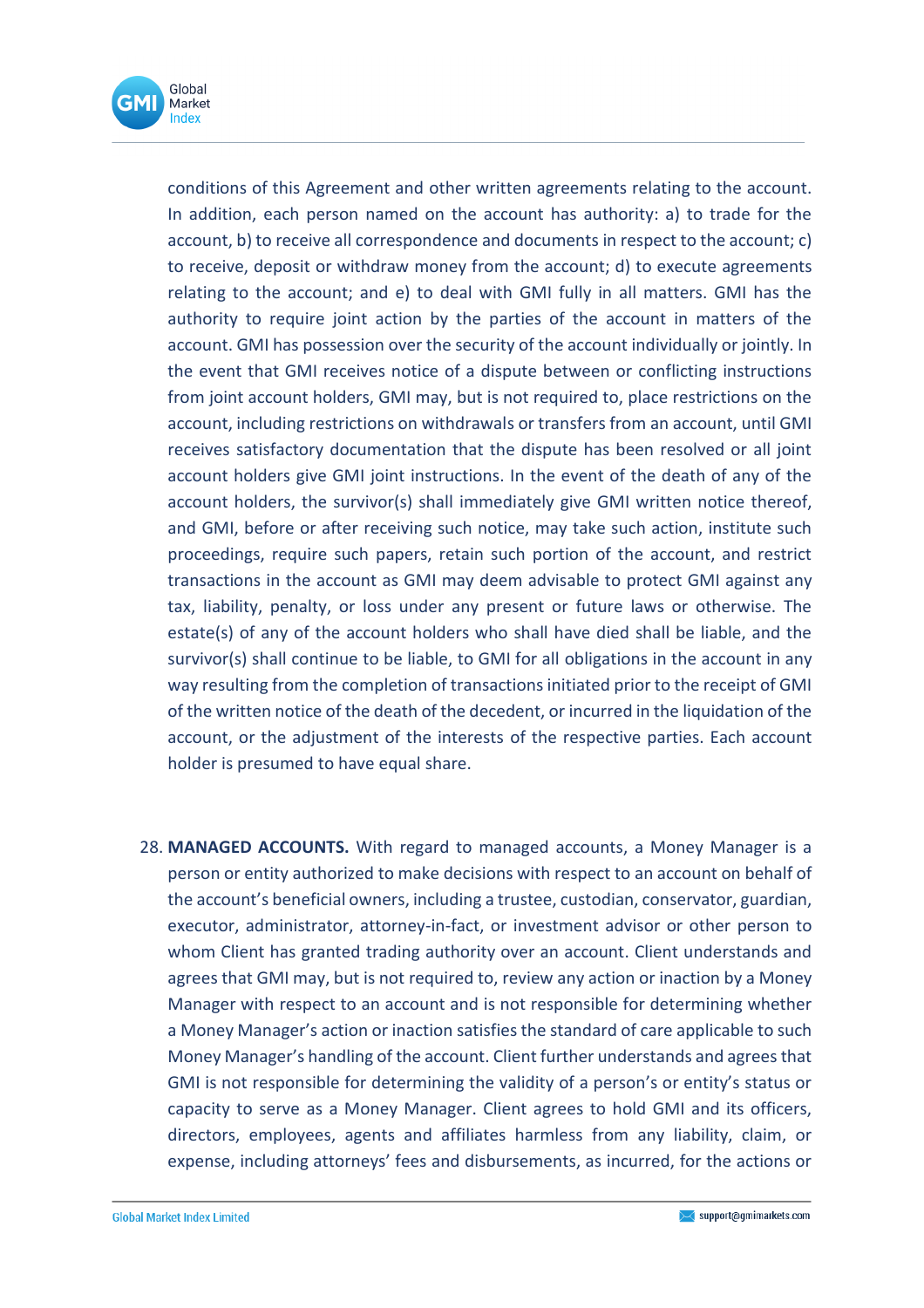

non-actions of Client's Money Manager.

- 29. **AMENDMENT.** The Client hereby agrees that GMI may amend this Agreement by the Written Notice including but not limited to sending an email regarding the amendment of this Agreement to the Client or by publishing the amended Agreement on the official Company's website whenever necessary. And the Client shall be deemed to be bound by the terms of such amendment under this Agreement after GMI has sent the Written Notice of such amendment on the terms of this Agreement to the Client or has published the amended Agreement on its official website. Any amended agreement will supersede any previous agreement between GMI on the same subject matter and will govern any Transaction entered into after, or outstanding on, the date the new edition comes into effect.
- 30. **SEVERABILITY.** This Agreement, any attachments hereto, and the terms and conditions contained in statements and confirmations, contain the entire agreement between the parties with respect to the subject matter hereof. If any provision or condition of this Agreement shall be held to be invalid or unenforceable by any court, or regulatory or self-regulating agency or body, such provision shall be deemed modified, or, if necessary, rescinded in order to comply with the relevant court, or regulatory or self-regulatory agency or body. The validity of the remaining provisions and conditions shall not be affected thereby, and this Agreement shall be carried out as if such invalid or unenforceable provision or condition was not contained herein.
- 31. **BINDING EFFECT.** This Agreement shall be continuous and shall cover, individually and collectively, all accounts of Client at any time opened or reopened with GMI irrespective of any change or changes at any time in the personnel of GMI or its successors, assigns, or affiliates. This Agreement including all authorizations, shall inure to the benefit of GMI and its successors and assigns, whether by merger, consolidation or otherwise, and shall be binding upon Client and/or the estate, executor, trustees, administrators, legal representatives, successors and assigns of Client. Client hereby ratifies all transactions with GMI effected prior to the date of this Agreement and agrees that the rights and obligations of Client in respect thereto shall be governed by the terms of this Agreement.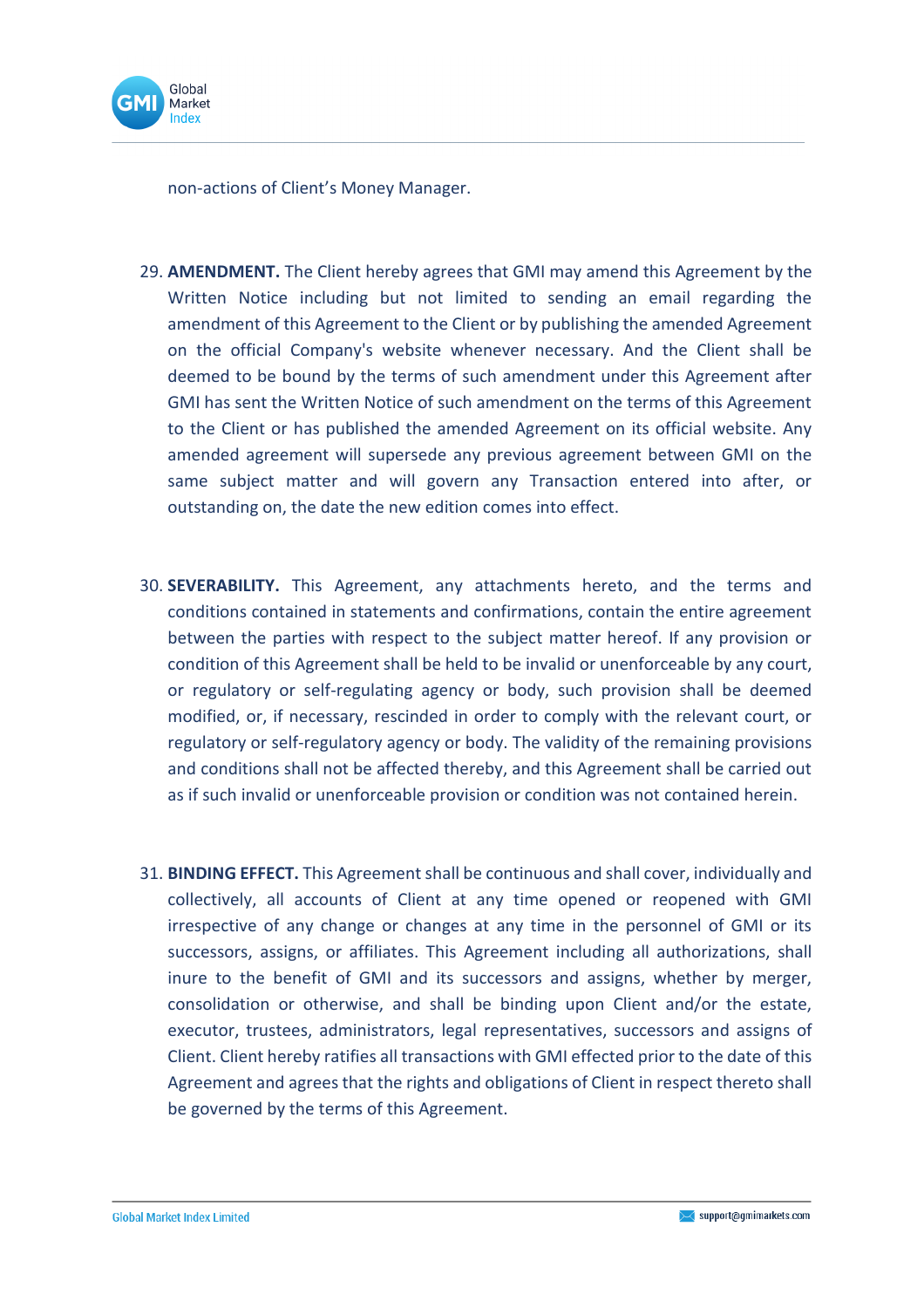

- 32. **TERMINATION.** This Agreement shall continue in effect until termination, and may be terminated by Client at any time when Client has no open position(s) and no liabilities held by or owed to GMI upon the actual receipt by GMI of written notice of termination via e-mail, or at any time whatsoever by GMI upon the transmittal of written notice of termination to Client; provided, that such termination shall not relieve either party of any obligations set out in this Agreement nor shall it relieve Client of any obligations arising out of prior transactions entered into in connection with this Agreement. Any suspension or termination of this Agreement will not affect any obligation that may already have been incurred by either party in respect of any outstanding Transaction or any legal rights or obligations that may already have arisen under this Agreement or any Transactions made thereunder. Upon termination of this Agreement, Client will pay to GMI any fees or commissions due and, after satisfaction of any such outstanding sums, GMI will close Client's account.
- 33. **INDEMNIFICATION.** Client agrees to indemnify and hold GMI, its affiliates, employees, agents, successors and assigns harmless from and against any and all liabilities, losses, damages, costs and expenses, including attorney's fees, incurred by GMI arising out of Client's failure to fully and timely perform Client's responsibilities herein or should any of the representations and warranties fail to be true and correct. Client also agrees to pay promptly to GMI all damages, costs and expenses, including attorney's fees, incurred by GMI in the enforcement of any of the provisions of this Agreement and any other agreements between GMI and Client. Client also agrees that he/she will not hold GMI liable for any losses, liabilities, judgements, suits, actions, proceedings, claims, damages and/or costs suffered by Client resulting from or arising out of any act or omission by any person obtaining access to Client's account by using Client's designated account number and/or password and/or Security Details, whether Client authorized such access.

GMI shall not be liable for any default, omissions, errors or mistakes by any third party or Associated Company other than as a result of GMI own negligence, fraud or willful default in relation to the appointment of that third party.

Certain information in relation to GMI services is provided by third parties and Company is not liable for any inaccuracy, errors or omissions in the information they provide GMI except where such inaccuracy, error or omission is caused by Company's own negligence, fraud or willful default in relation to the appointment of that third party.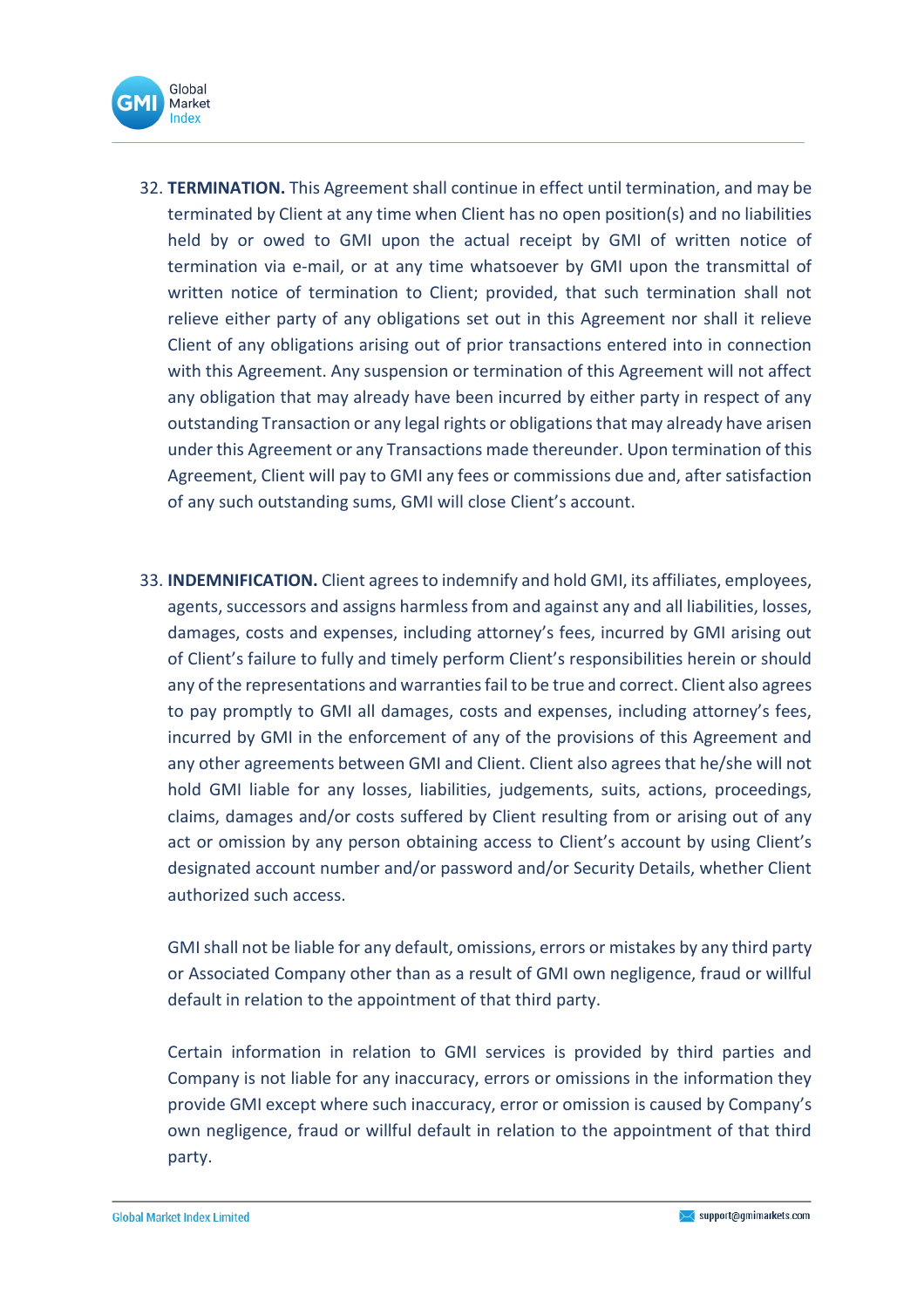

Without prejudice to any other Terms of this Agreement, GMI will have no liability to Client in relation to any loss, costs or expenses that Client suffers as a result of: (a) any delay or defect in or failure of the whole or any part of GMI Electronic Trading Services' software or any systems or network links or any other means of communication; or (b) any computer viruses, worms, software bombs or similar items introduced into Client's computer hardware or software via GMI Electronic Trading Services, except where such loss, cost or expense is a result of GMI own negligence, fraud or willful default.

Without prejudice to any other Terms of this Agreement, GMI will have no liability to Client in relation to any loss, costs or expenses that Clients suffer as a result of: (a) any inability by Client to open or close a Transaction; or (b) any cause beyond GMI reasonable control and the effect of which is beyond GMI reasonable control to avoid.

Without prejudice to any other Terms of this Agreement, GMI will have no liability to Client in relation to any loss which is a side effect of the main loss or damage and which is not a foreseeable consequence of a breach of this Agreement including, without limitation, loss of business, loss of profits, failure to avoid a loss, loss of data, loss or corruption of data, loss of goodwill or reputation, caused by any act or omission of GMI under this Agreement.

- 34. **CROSS TRADE CONSENT.** The undersigned hereby acknowledges and agrees that GMI may act as the counterparty to Client for any trade entered for the undersigned's account. The undersigned hereby consents to any such transaction, subject to the limitations and conditions, if any, contained in the Rules or Regulations of any bank, institution, exchange or board of trade upon which such buy or sell orders are executed, and subject to the limitations and conditions.
- 35. **TERMS AND HEADINGS.** The term "GMI" shall be deemed to include Global Market Index, a regulated and licensed Dealer in Securities by the Vanuatu Financial Services Commission with the company number 14646. It is registered in Vanuatu with registered address at BP 1276, Govant Building, Port Vila, Vanuatu, its affiliates, divisions, successors and assigns; the term "Client" shall mean the party (or parties) executing the Agreement; and the term "Agreement" shall include all other agreements and authorizations executed by Client in connection with the maintenance of Client's account with GMI regardless of when executed. The paragraph headings in this Agreement are inserted for convenience of reference only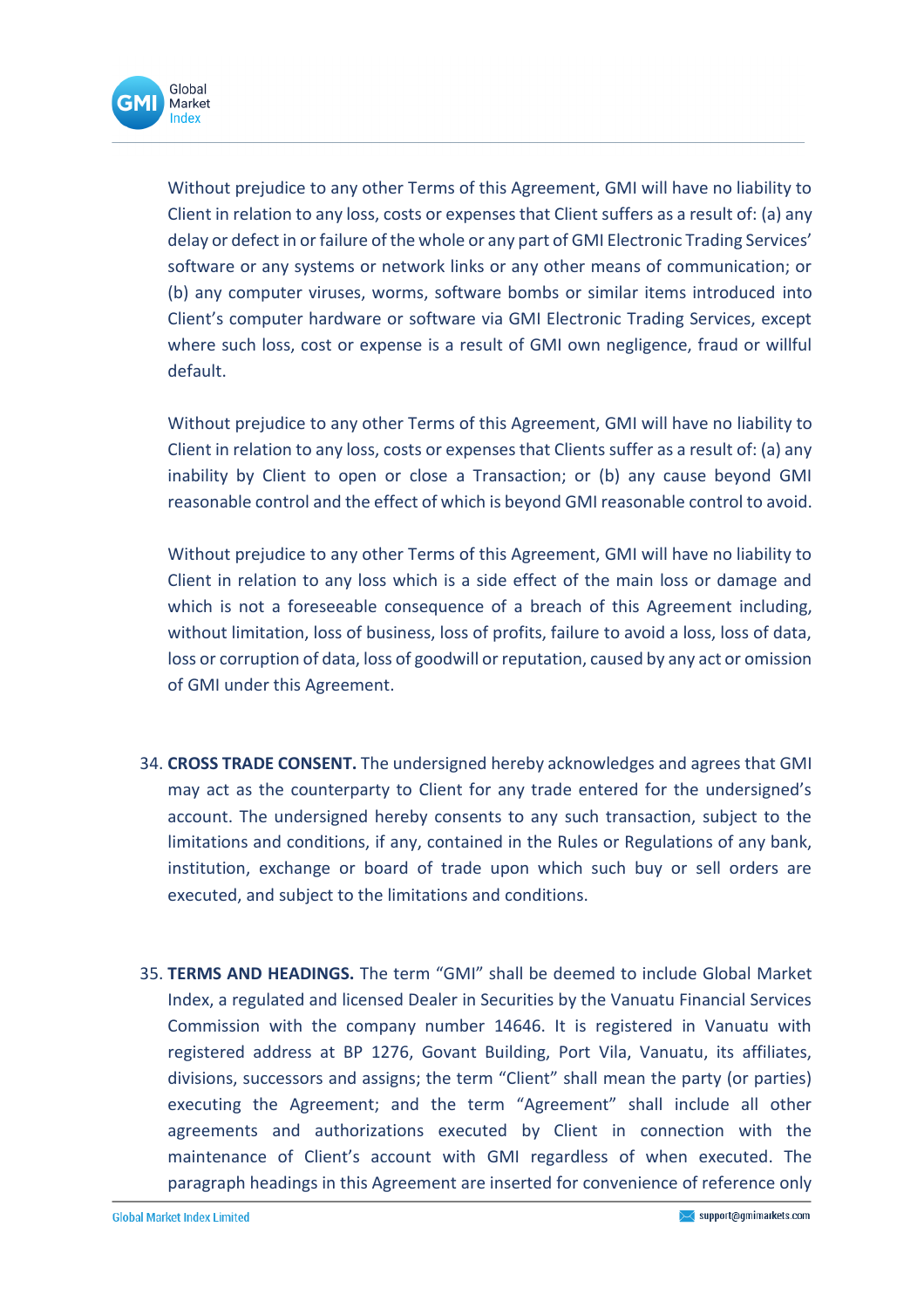

and are not deemed to limit the applicability or affect the meaning of any of its provisions.

- 36. **ACCEPTANCE.** This Agreement shall not be deemed to be accepted by GMI nor become a binding contract between Client and GMI until Client's information is verified and approved by GMI.
- 37. **JURISDICTION, VENUE, WAIVER OF JURY TRIAL AND SHORTENING OF LIMITATIONS PERIOD.** Client agrees that any civil action or other legal proceedings between GMI or its employees or agents, on one hand, and Client on the other hand, arising out of or relating to this Agreement or Client's account shall be brought, heard and resolved only by a legal entity located in the Republic of Vanuatu and Client hereby waives trial by jury in any such action or proceeding and waives the right to have such proceeding transferred to any other location. No action, regardless of form, arising out of or relating to this agreement or transactions hereunder may be brought by Client more than one year after the cause of action arose. Client hereby submits and consents to exclusive jurisdiction of courts in the Republic of Vanuatu.
- 38. **GOVERNING LAW.** This Agreement, and the rights and obligations of the parties hereto, shall be governed by, construed and enforced in all respects by the laws of the Republic of Vanuatu without regard to choice of law principles.
- 39. **USE OF GMI's WEB SITES.** Web Sites refer to GMI's Web sites [\(www.gmimarkets.com](http://www.gmimarkets.com/) and additional Web sites that GMI may register). The Web sites provide Client with content and information. The content on the Web sites is provided as a convenience but may be inaccurate or outdated. Client always agrees to rely upon Client's transaction confirmations and statements as the official records of Client's account. Information is not related specifically to an Account. Information is financial or investment information provided by third parties to GMI that GMI provides to Client, which includes market data, news, research, financial analysis, commentary, or tools. The information on the Web sites is provided from sources believed to be reliable but cannot be guaranteed. The information provided on our Web sites is not customized for Client and Client understands that the information provided to Client is not a recommendation to Client about the suitability of a purchase and / or sale of any currency. GMI may without notice to Client change, revise, modify, add, upgrade,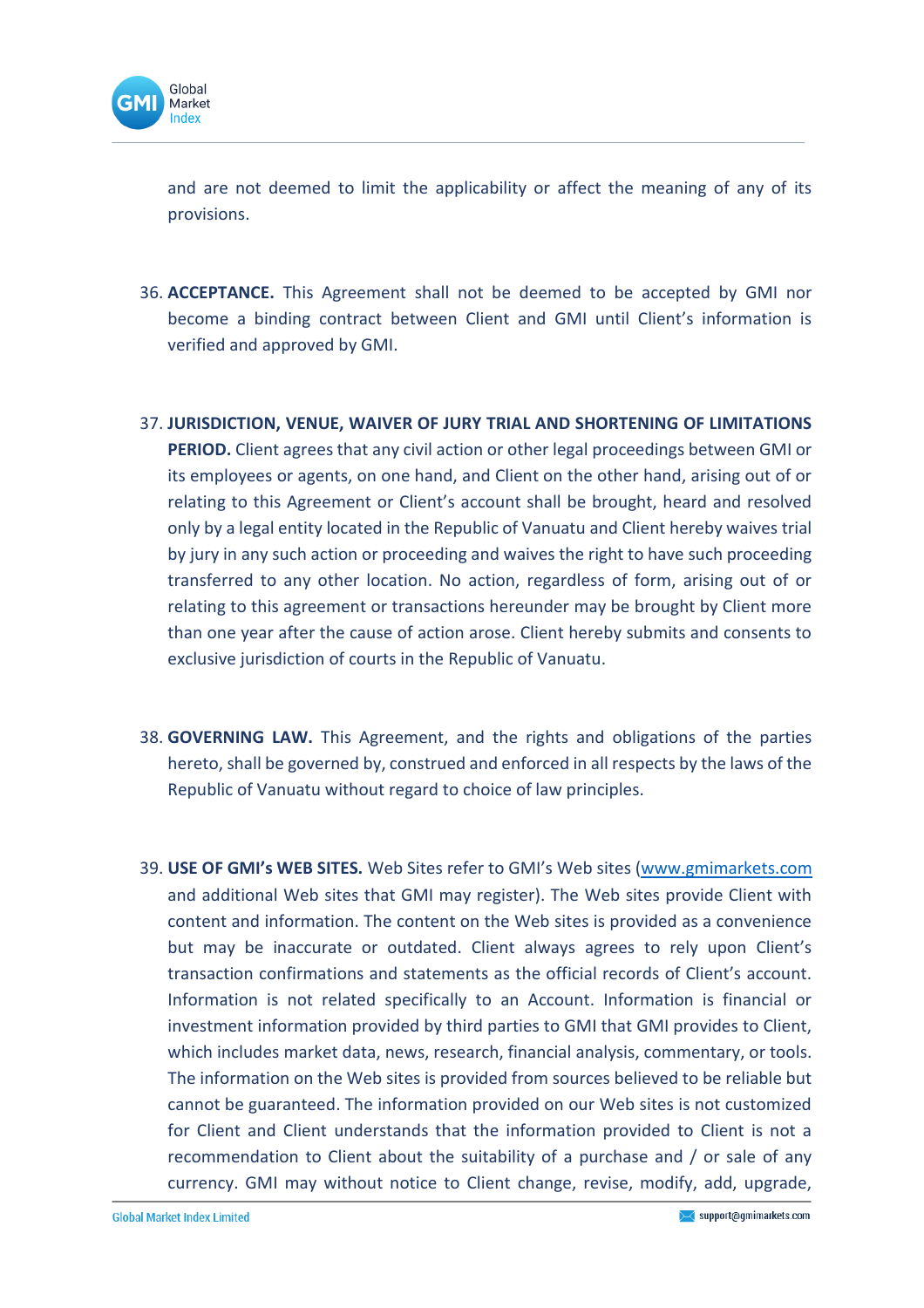

remove or discontinue any part of GMI's Web sites. The Web sites may include hyperlinks to third-party web sites. GMI is not responsible for the information or content provided by such third-party websites.

- 40. **MARKET DATA, NEWS AND OTHER INFORMATION.** Client agrees that the market data, news and other information available to Client through our Web site is for Client's personal use and that Client will not retransmit or republish this information in any form without the written consent of GMI.
- 41. **USE OF CLIENT'S PERSONAL INFORMATION.** GMI will only use the Client's personal information as set out in GMI's Policy Statement.
- 42. **FORCE MAJEURE EVENTS.** Company may, in its reasonable opinion, determine that an emergency or an exceptional market condition exists (a "Force Majeure Event"), in which case GMI will take reasonable steps to inform Client. A Force Majeure Event will include, but is not limited to, the following: (a) any act, event or occurrence (including, without limitation, any national emergency, strike, riot or civil commotion, government actions, acts of terrorism, outbreak or threat of war or hostilities, act of God, earthquake, epidemic, accident, fire, flood, storm, breakdown, (b) interruption or malfunction of power supply, electronic, communication equipment or supplier failure, civil unrest, statutory provisions, lock-outs, or any other international calamity, economic or political crisis, or natural disaster) which, in GMI's reasonable opinion, prevents GMI from maintaining an orderly market in one or more of the Instruments; (c) the suspension, liquidation or closure of any market or the abandonment or failure of any event to which GMI relates its Quotes, or the imposition of limits or special or unusual terms on the trading in any such market or on any such event; (d) abnormal Market Conditions; or (e) any event, act or circumstances not reasonably within GMI's control and the effect of that event(s) is such that GMI is not in a position to take any reasonable action to cure the default.

If GMI determines that a Force Majeure Event exists, GMI may, at its absolute discretion, without notice and at any time, take one or more of the following steps: (a) increase Client's Margin requirements; (b) close all or any of Client's open Transactions at such Closing Level as GMI reasonably believe to be appropriate; (c) suspend or modify the application of all or any of the Terms of this Agreement to the extent that the Force Majeure Event makes it impossible or impracticable for GMI to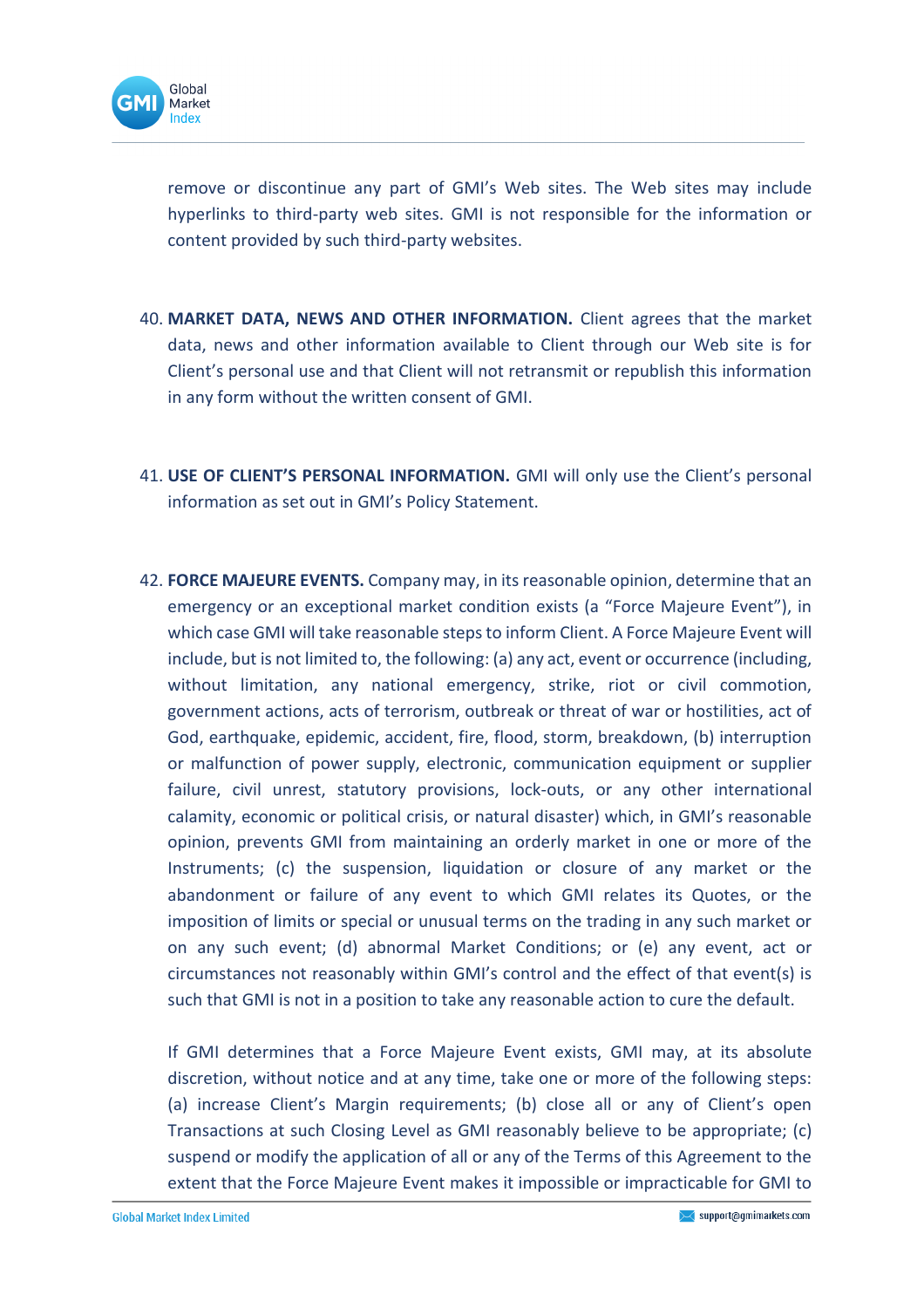

comply with the Term or Terms in question.

#### **Addendum to the Client Agreement**. COPY TRADING

This Addendum to the Client Agreement ('Addendum') is entered by and between you and Global Market Index Limited, (hereinafter referred to as "Company" or "GMI" or "we", "us") a registered company organized under the laws of the Republic of Vanuatu, its successors and assigns.

This Addendum sets out the specific terms that will apply to you when using the Copy trading service. The terms of this Addendum are integral part of the Client Agreement.

1. GMI offers a copy trading service which allows you to copy trades of GMI traders that have agreed to be copied ("Masters"). You can choose to copy the orders in an account of a single or multiple Masters by opening an Investor account. GMI may, at any time, and in its sole discretion, deny you the option to open an Investor account or limit the number of Masters to be followed. Investor and Master accounts are Copy Trading sub-accounts.

2. GMI provides you with the ability to interact, follow and copy other traders, by providing you with the information on Masters. The information includes Masters' methods, rating, fee, results of activity, recommendation on the amount the investor may add to their account, etc. that may be useful to you when deciding whether to copy such Master. By agreeing to be copied by GMI traders, Masters hereby agree the above information as well as their initials and avatars will be displayed and shared with GMI traders.

3. The copy trading service may result in trades in a number of financial instruments. Each trade opened on your behalf as part of the copy trading service will usually be classified under the same asset class as classified in the copied account.

4. Masters have a right to display a recommendation on the amount you may add to your account to get the best results out of the Masters' strategy when you follow them. This recommendation does not constitute an investment advice and provided by Masters solely for informational purposes. You must make your own decision regarding the amount.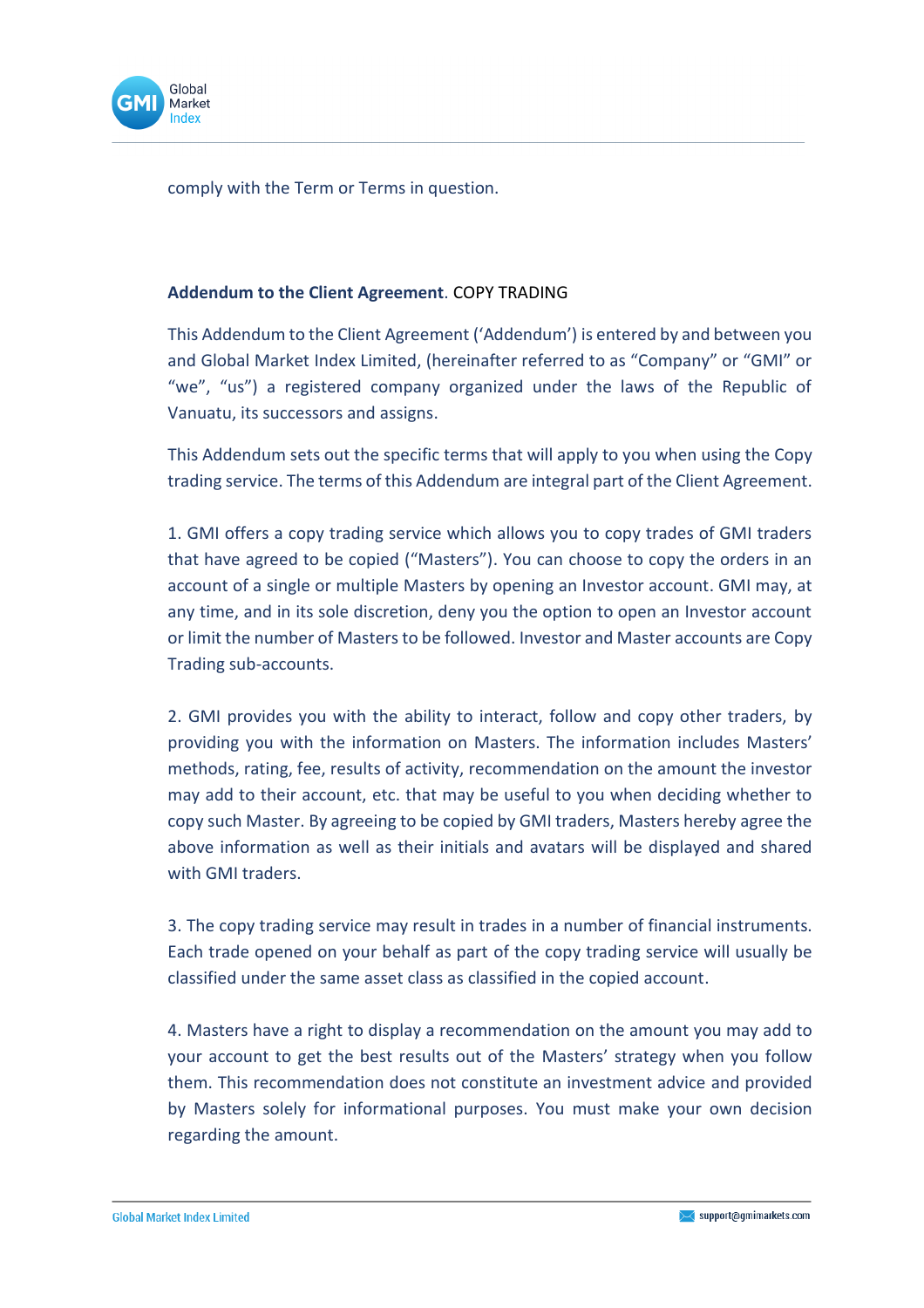

5. Our copy trading service may amount to a form of discretionary investment management. This means that, before you can engage in copy trading, you need to assess whether copy trading is a suitable investment tool for you.

6. Limitations to our copy trading service

6.1 We do not provide personalised investment recommendations, investment advice, tax related advice or other financial related advice of any kind. Any explanation or information which we give to you as part of a copy trading, or about the performance of the copy trade is not intended to be, and should not be considered as advice. This information is provided by us solely for informational purposes.

6.2 You should use any information gathered from our website or platform as a starting point for your own independent research and investment decision making. However, you should not make investment decisions based on information provided on the GMI website and platform.

6.3 We will take reasonable steps to monitor the performance of any Master under the copy trading service. We reserve the right to pause, stop, or block any Master from being copied under the copy trading service.

7. The key risks of copy trading

7.1 In making a decision to copy a specific trader or traders, methods and/or portfolio, you should consider your financial situation, including your financial commitments. You should understand that copy trading is highly speculative and that you could sustain significant losses exceeding the amount used to copy a trader or traders as a result of the following:

(a) it will involve automated trading execution whereby trades are opened and closed in your account without your manual intervention;

(b) if you manually modify or close an order generated by the copy trading service, you may achieve a materially different result than the Master that you copied;

(c) copied trades in amounts lower than the minimum trade will not be opened;

(d) cash-out and withdrawals by the Master when you are using the copy trading service may also generate a materially different result than the Master's that you copied as it may affect the copy trading proportions. This is due to a number of different factors including starting account balance, minimum trade size, the Investor's account settings, differences in spread, interest and investment price at time of investment, and also the difference in fees that may be incurred;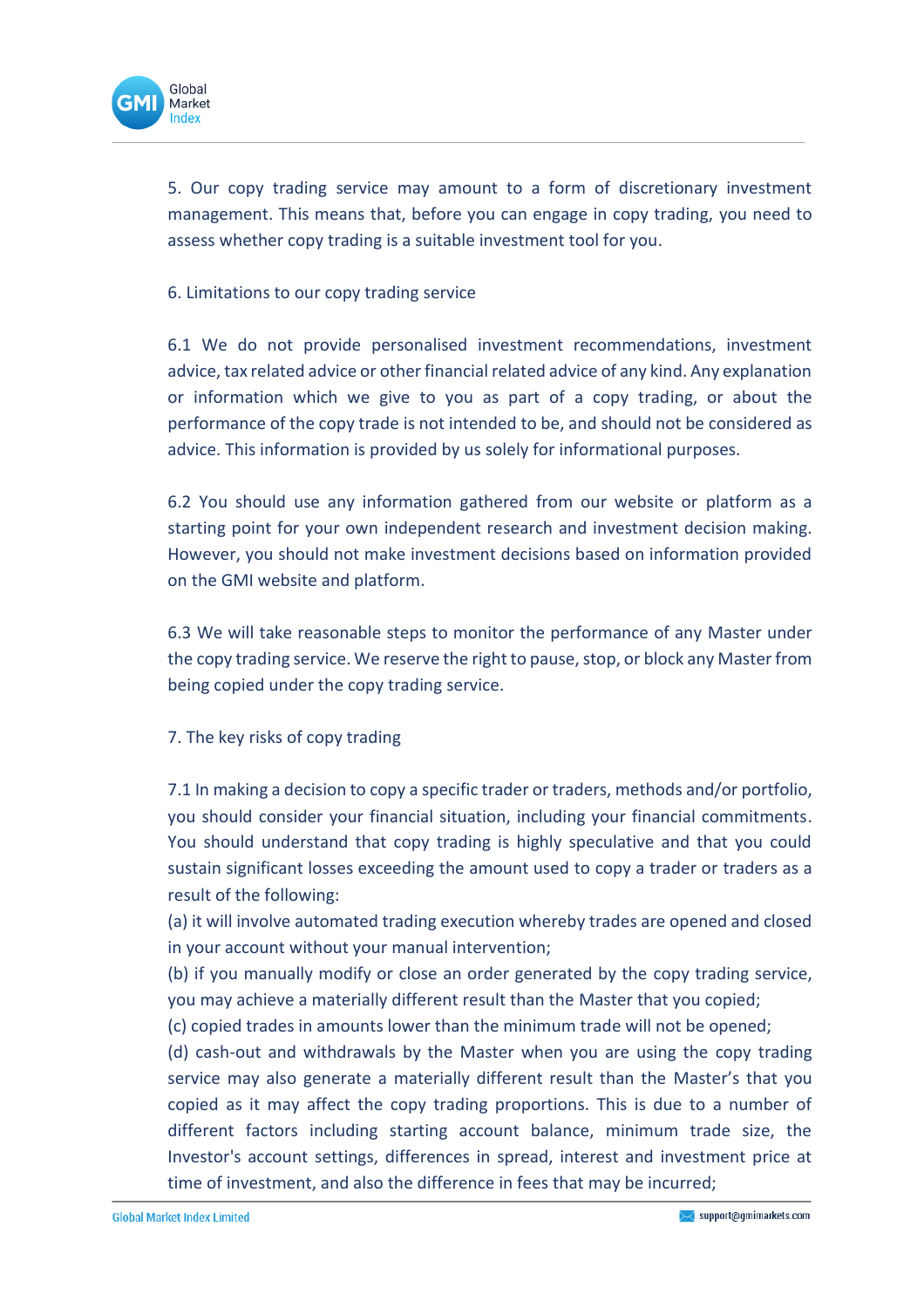

(f) following/copying the trading decisions of inexperienced and/or unprofessional traders;

(g) following/copying traders whose ultimate purpose or intention, or financial status may differ from yours;

(h) trading may generate a materially different result than the Master's that you copied considering differences in spread and other conditions.

7.2 We are unable to provide any guarantee as to the performance of any particular investment, account or methods.

7.3 Performance, statistics, rating and any other information with respect to GMI traders under our copy trading service are not reliable indicators of future performance. We do not represent or guarantee that you will achieve profits or losses similar to those shown on the Master that you are copying.

#### 8. Placing an order

8.1 Before you enter into the copy trade, you will need to allocate the amount of money you would like to put towards that copy trade. Such amount shall be allocated in transactions at the same proportion as it is allocated in the copied account. We will then automatically execute that order for you, which means we will not obtain your confirmation before we do this. The opening of such transactions shall not require any prior consultation, consent or approval. This will be done on a pro rata basis with the same products and the same trading instructions (unless such action would be in contravention of Applicable Law). For example, we may start copy trading, stop copy trading and/or pause the copying of Master and set limits to any position etc.

8.2 There are a number of order restrictions when copy trading, including on the minimum and maximum amount that can be invested in any GMI trader that you copy, the minimum amount on any single copy trade, and the maximum number of traders that you can copy.

8.3 When you are using our copy trading service, you can copy only new trades which are opened after you begin to copy the Master's account. This means that we will not copy any trades in the trader's account which were entered into before this point.

8.4 When you are copying trades: (a) we will open your positions at the same time as the trades being copied; and (b) all instructions and actions related to the copied trade will automatically be replicated in your GMI account (subject to the trade size as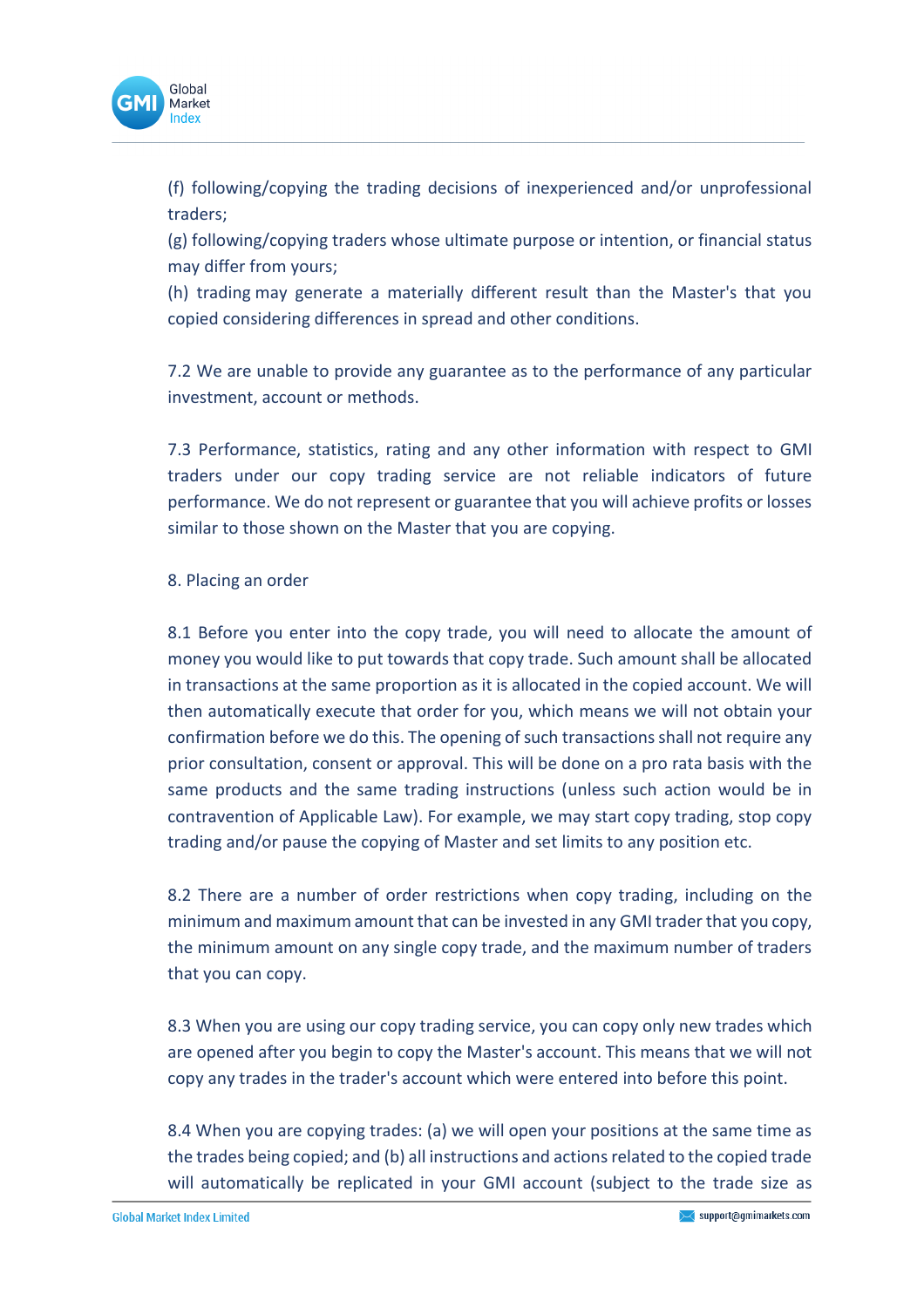

explained above), including stop losses, take profits and the closing of trades.

For example, if Masters that you are copying extend their stop loss by adding more funds to their account then your stop loss will be adjusted automatically to reflect this. However, your position amount will remain the same as its initial amount.

8.5 The copy trading service has a number of other functionalities that we may make available to you from time to time. However, we may add, remove, or change the availability and features of these functionalities, at our discretion. This may impact how you can use the copy trading service, for example whether you can copy all trades or only new trades of a trader.

#### 9. Fees and costs

9.1 Masters have the right to stipulate and charge the GMI traders with the fees, which may be amended at any time by Master's sole discretion. Masters hereby acknowledge that it is their sole responsibility to determine whether, and to what extent, any taxes apply to any transactions they conduct through our Services, and to withhold, collect, report and remit the correct amounts of taxes to the appropriate tax authorities.

9.2 When you place a copy trade, you agree to be charged by the fees of the Master you have chosen for copying.

## 10. Liability

Subject to Applicable Law, neither GMI nor any affiliates or associate third parties will be liable for any losses arising from: (a) actions taken by us in order to carry out your written or spoken instructions; (b) decisions or actions taken by Master that you have chosen to copy; and/or (c) specific investment decisions or actions taken or omitted in good faith by any copied account methods.

The Company is committed to ensure continuity of the services. However, The Company assumes no responsibility for any error, omission, deletion, interruption, delay, defect, in operation or transmission, communications line failure, theft or destruction or unauthorized access or alteration of the site or services. The Company declines the responsibility for any problems or technical malfunction of any networks or lines, computer online systems, servers or providers, hardware or software, or any technical failure because of technical problems or traffic congestion on the Internet, the site or any Service. To the extent permitted by applicable law, in no event shall we